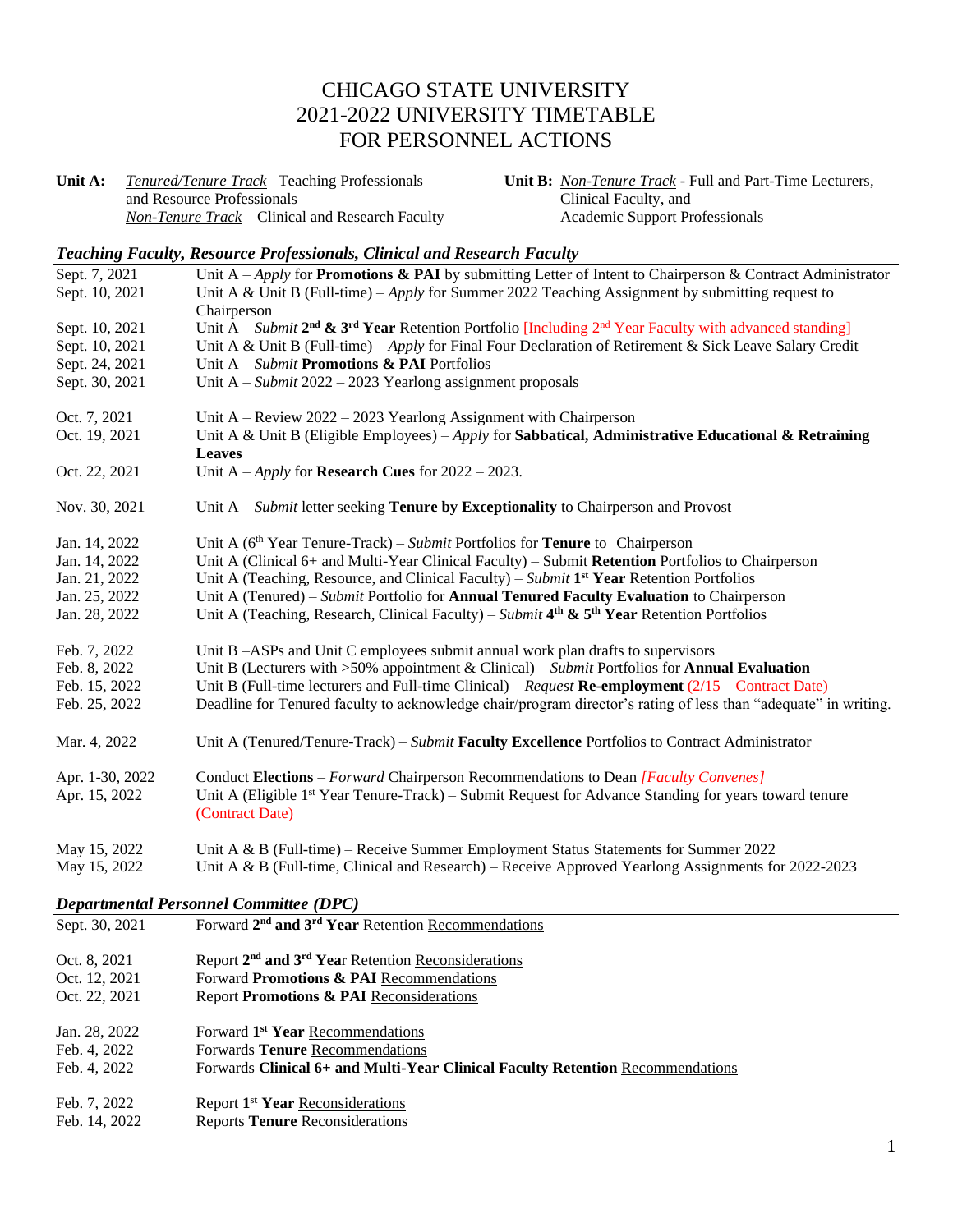| Feb. 16, 2022 | Forwards $4th$ & $5th$ Year Retention Recommendations |  |
|---------------|-------------------------------------------------------|--|
|               |                                                       |  |

Feb. 25, 2022 Report **4 th & 5th Year** Retention Reconsiderations

#### *Department Chairperson*

| Sept. 15, 2021<br>Sept. 18, 2021 | Receive instructions for Yearlong Schedules and Summer School 2022<br>*Submit Summer 2022 course proposals and rotation plans to Deans for approval 7<br>[Note Contract Language: if no roster by February 1, UPI President and Provost create.] |
|----------------------------------|--------------------------------------------------------------------------------------------------------------------------------------------------------------------------------------------------------------------------------------------------|
| Oct. 15, 2021                    | Submit Revised AY2122 Yearlongs for Fall semester                                                                                                                                                                                                |
| Oct. 15, 2021                    | Forward 2 <sup>nd</sup> & 3 <sup>rd</sup> Year Retention Recommendations                                                                                                                                                                         |
| Oct. 26, 2021                    | Report 2 <sup>nd</sup> & 3 <sup>rd</sup> Year Retention Reconsiderations                                                                                                                                                                         |
| Oct. 27, 2021                    | Discuss 2022-2122 yearlong assignments with Unit A employees                                                                                                                                                                                     |
| Oct. 27, 2021                    | Forward Promotions & PAI Recommendations                                                                                                                                                                                                         |
| Nov. 1, 2021                     | Notify Unit B Lecturers of place on Summer Rotation Roster (11/1 - Contract date)                                                                                                                                                                |
| Nov. 4, 2021                     | Forward Sabbatical, Administrative Educational and Retraining Leave Recommendations                                                                                                                                                              |
| Nov. 5, 2021                     | Report Promotions & PAI Reconsiderations                                                                                                                                                                                                         |
| Nov. 12, 2021                    | Receive Tentative Summer 2022 course list; discuss assignments                                                                                                                                                                                   |
| Nov. 19, 2021                    | Submit 2022-2023 yearlong proposals to Dean [no override forms for 2022-2023]                                                                                                                                                                    |
| Feb. 8, 2022                     | Forward <b>Annual Tenured Faculty Evaluations</b> and any explanation of less than "adequate" ratings                                                                                                                                            |
| Feb. 10, 2022                    | Forward 1 <sup>st</sup> Year retention Recommendations                                                                                                                                                                                           |
| Feb. 18, 2022                    | Report 1 <sup>st</sup> Year Reconsiderations                                                                                                                                                                                                     |
| Feb. 18, 2022                    | Forward Tenure Recommendations                                                                                                                                                                                                                   |
| Feb. 18, 2022                    | Forward Clinical 6+ and Multi-Year Clinical Faculty Retention Recommendations                                                                                                                                                                    |
| Mar. 1, 2022                     | Report Clinical 6+ and Multi-Year Clinical Faculty Retention Reconsiderations                                                                                                                                                                    |
| Mar. 2, 2022                     | <b>Report Tenure Reconsideration</b>                                                                                                                                                                                                             |
| Mar. 4, 2022                     | Forward 4 <sup>th</sup> & 5 <sup>th</sup> Year retention Recommendations                                                                                                                                                                         |
| Mar. 11, 2022                    | Report 4 <sup>th</sup> & 5 <sup>th</sup> Year retention Reconsiderations                                                                                                                                                                         |
| Mar. 11, 2022                    | Develops and sends re-employment roster for Unit B lecturers to Dean                                                                                                                                                                             |
| Mar. 15, 2022                    | Report Unit B lecturer retention recommendation to deans $(3/15 -$ Contract date)                                                                                                                                                                |
| Mar. 18, 2022                    | Unit B lecturer & clinical lecturer evaluations due. [Must be completed before re-appointment                                                                                                                                                    |
|                                  | letters issued.] (3/21 -- Contract date)                                                                                                                                                                                                         |
| Mar. 25, 2022                    | *Submit revised Fall 2021-Spring 2022 yearlongs [FAA Data & Outside Employment Sections Complete]                                                                                                                                                |
| Mar. 25, 2022                    | Override requests for 2021-2022 due [Final date to ensure override payment by end of term.]                                                                                                                                                      |
|                                  |                                                                                                                                                                                                                                                  |
| Apr. 1, 2022                     | Chairs notify Unit B lecturers of place on re-employment roster $(4/1 -$ Contract date)                                                                                                                                                          |
| Apr. 7, 2022                     | Unit B-ASP and Unit C Annual Work Plans due to Deans                                                                                                                                                                                             |
| May 6, 2022                      | Unit B-ASP and Unit C Annual Evaluation and Retention due to Deans                                                                                                                                                                               |
| May 12, 2022                     | Summer School override forms due                                                                                                                                                                                                                 |
| Dean                             |                                                                                                                                                                                                                                                  |
| Sept. 28, 2021                   | Approved preliminary Summer 2022 schedules to Summer Committee                                                                                                                                                                                   |
|                                  | Give copy of approved summer rotation roster to departments for chairs and faculty                                                                                                                                                               |
| Nov. 9, 2021                     | Forward 2 <sup>nd</sup> & 3 <sup>rd</sup> Year Retention Recommendations                                                                                                                                                                         |
| Nov. 15, 2021                    | Submit revised AY2122 Yearlongs                                                                                                                                                                                                                  |
| Nov. 19, 2021                    | Forward Promotions & PAI Recommendations                                                                                                                                                                                                         |
| Nov. 19, 2021                    | Report 2 <sup>nd</sup> & 3 <sup>rd</sup> Year Retention Reconsiderations                                                                                                                                                                         |
| Nov. 23, 2021                    | Forward Sabbatical, Administrative Educational and Retraining leave recommendations                                                                                                                                                              |
| Nov. 30, 2021                    | Report Promotion & PAI Reconsiderations                                                                                                                                                                                                          |
| Dec. 3, 2021                     | Review Yearlong Assignments and class schedules for 2022 - 2023                                                                                                                                                                                  |
| Dec. 10, 2021                    | Send Schedules to Provost (for Review & Approval) and to Course Scheduling (for preview)                                                                                                                                                         |
|                                  |                                                                                                                                                                                                                                                  |
| Feb. 22, 2022                    | Forward 1 <sup>st</sup> Year Recommendations                                                                                                                                                                                                     |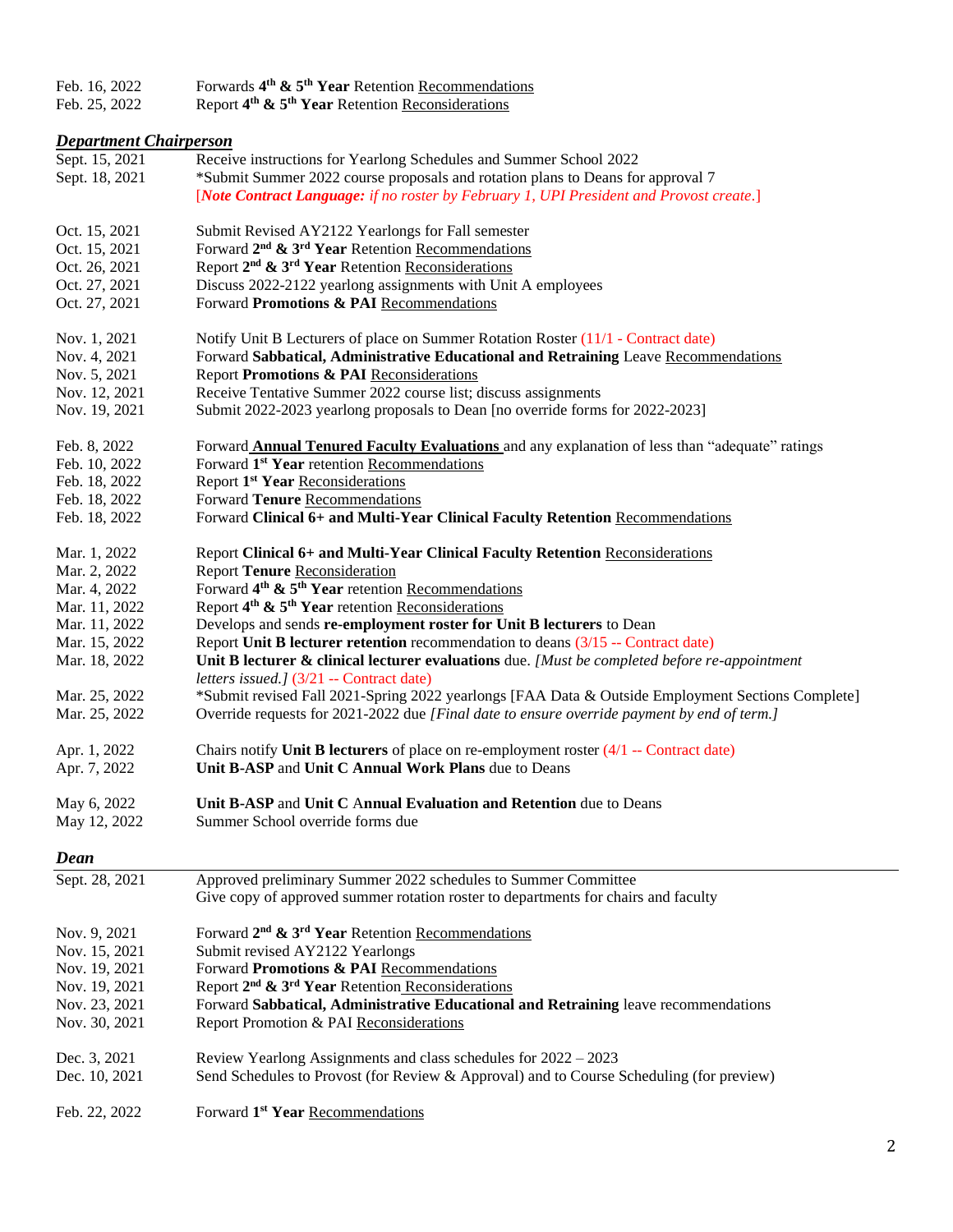| Mar. 1, 2022  | Report 1 <sup>st</sup> Year Reconsiderations                                               |
|---------------|--------------------------------------------------------------------------------------------|
| Mar. 11, 2022 | Forward Tenured faculty annual evaluations                                                 |
| Mar. 23, 2022 | Forward <b>Tenure</b> Recommendations                                                      |
| Mar. 23, 2022 | Forward Clinical 6+ and Multi-Year Clinical Faculty Retention Recommendations              |
| Mar. 25, 2022 | Forward 4th & 5th Year Retention Recommendations                                           |
| Apr. 1, 2022  | <b>Report Tenure Reconsiderations</b>                                                      |
| Apr. 1, 2022  | Report Forwards Clinical 6+ and Multi-Year Clinical Faculty Retention Reconsiderations     |
| Apr. 8, 2022  | Report 4th & 5th Year Retention Reconsiderations                                           |
| Apr. 15, 2022 | Send Unit B Lecturer re-employment recommendations to Provost                              |
| May 3, 2022   | Forward chairperson election recommendations to Provost                                    |
| May 12, 2022  | Forward Unit B ASP and Unit C Work Plans to Provost                                        |
| May 26, 2022  | Completes and forwards Unit B ASP/Unit C Annual Evaluations to Provost and Human Resources |
|               |                                                                                            |

# *University Personnel Committee (UPC) and Mentoring Advisory Committee (MAC)*

| Nov. 23, 2021 | Forward 2nd & 3rd Year Retention Recommendations                                                      |
|---------------|-------------------------------------------------------------------------------------------------------|
| Dec. 3, 2021  | Forward <b>Promotions &amp; PAI</b> Recommendations                                                   |
| Dec. 8, 2021  | Report 2nd & 3rd Year Retention Reconsiderations                                                      |
| Dec. 14, 2021 | Report Promotions & PAI Reconsiderations                                                              |
| Mar. 11, 2022 | Forward 1st Year Recommendations                                                                      |
| Mar. 25, 2022 | <b>Report 1st Year Reconsiderations</b>                                                               |
| Apr. 6, 2022  | Forward <b>Tenure</b> Recommendations                                                                 |
| Apr. 13, 2022 | Forward 4th & 5th Year Retention Recommendations                                                      |
| Apr. 15, 2022 | <b>Report Tenure Reconsiderations</b>                                                                 |
| Apr. 21, 2022 | Report 4th & 5th Year Retention Reconsiderations                                                      |
| Apr. 29, 2022 | Mentoring Advisory Committee (MAC) letters in re Professional Development Plans (5/1 – Contract Date) |

#### *President and/or Provost*

| Dec. 10, 2021 | Announce Research Cues for 2022-2023                                                     |
|---------------|------------------------------------------------------------------------------------------|
| Dec. 11, 2021 | Provost approves Summer Rotation Plans and Returns to Department Chairs                  |
| Dec. 15, 2021 | Act on Sabbatical, Administrative Educational & Retraining leave requests                |
| Dec. 15, 2021 | Announce 2nd & 3rd Year Retention Decisions $(12/15 -$ Contract Date)                    |
| Jan. 14, 2022 | Acts on Promotion & PAI Recommendation                                                   |
| Jan. 28, 2022 | Notify Unit B-ASPs of non-retention $(2/1 -$ Contract Date)                              |
| Apr. 1, 2022  | Notify faculty of 1st Year retention decisions $(4/1 -$ Contract Date)                   |
| Apr. 15, 2022 | Notify faculty of results of their Annual Tenured Faculty Evaluation                     |
| Apr. 22, 2022 | Notify faculty of <b>Clinical 6+ and Multi-Year Clinical Faculty</b> Retention Decisions |
| Apr. 26, 2022 | Notify faculty of Tenure Recommendation to Board of Trustees (May meeting)               |
| May 3, 2022   | Announce Faculty Excellence decisions                                                    |
| May 4, 2022   | Notify faculty of 4th $\&$ 5th Year retention decisions                                  |
| May 10, 2022  | May [tentative date] Board of Trustees meeting, decision reached on Tenure               |
|               | [Decision no later than June $1 -$ Contract Date]                                        |
| June 1, 2022  | Provost approves Unit B-ASP and Unit C Work Plans (6/1 -- Contract Date)                 |
| June 1, 2022  | Notify faculty of Board action on tenure (6/1 - Contract Date)                           |
| June 10, 2022 | Unit B-lecturers (full time) letters of appointment for rehiring eligibility             |
| June 15, 2022 | Unit B and Unit C retention or rehire eligibility letters $(6/15 -$ Contract Date)       |
|               |                                                                                          |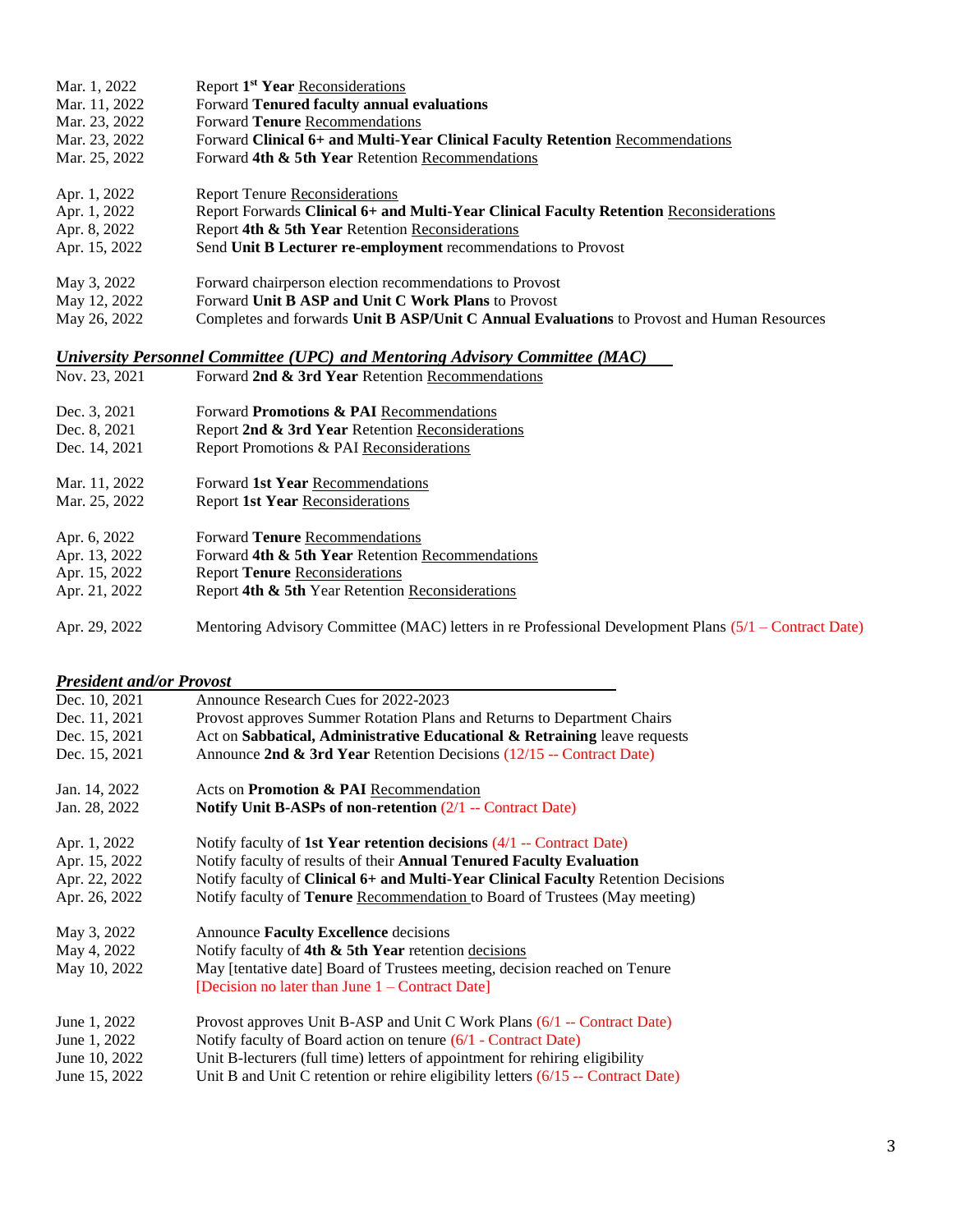#### **RETENTION: FIRST YEAR PROBATIONARY Unit A Faculty Dates are when material is sent to next reviewer(s).**

| Jan. 20, 2022 | <b>Faculty members</b> being evaluated for retention in their first year of service must submit their retention<br>portfolios to the Department Personnel Committee (DPC). [Period of evaluation: date hired to January<br>20, 2022, if hired in Fall 2021 semester or earlier].                                                                                                                                                                                                                                                                 |
|---------------|--------------------------------------------------------------------------------------------------------------------------------------------------------------------------------------------------------------------------------------------------------------------------------------------------------------------------------------------------------------------------------------------------------------------------------------------------------------------------------------------------------------------------------------------------|
| Jan. 28, 2022 | <b>DPC</b> sends portfolio and recommendations with written reasons to department chairperson and faculty<br>member. Copies: Provost, appropriate vice president, dean, and contract administrator.<br><i>Individual</i> has <b>three (3) working days</b> after receipt of notification to request a <b>reconsideration</b> of<br>the recommendations to the Department Chairperson [Article 21.4]. [Feb. 2]                                                                                                                                    |
| Feb. 7, 2022  | <b>Department Chairperson</b> reports the DPC's reconsideration for First Year retention in writing to the<br>faculty member, Provost, appropriate vice president and contract administrator.                                                                                                                                                                                                                                                                                                                                                    |
| Feb. 10, 2022 | <b>Department Chairperson</b> sends portfolio and their recommendations with reasons to the faculty<br>member and dean. Copies: DPC chairperson, Provost, appropriate vice president, and contract<br>administrator.                                                                                                                                                                                                                                                                                                                             |
|               | <i>Individual</i> has <b>three</b> (3) working days after receipt of notification to request a <b>reconsideration</b><br>of the recommendations [Article 21.5]. [Feb. 15]                                                                                                                                                                                                                                                                                                                                                                        |
| Feb. 18, 2022 | Dept. Chairperson reports Reconsideration recommendation (with written reasons) to the faculty<br>member and dean. Copies: DPC chairperson, Provost, appropriate vice president, and contract<br>administrator.                                                                                                                                                                                                                                                                                                                                  |
| Feb. 22, 2022 | <b>Dean</b> sends portfolio and recommendation (written reason if negative) to the Provost and Academic<br>Vice President for transmittal to the University Personnel Committee (UPC). Copies: faculty member,<br>DPC, and contract administrator.<br>If an employee alleges <i>procedural error</i> has occurred, the Dean grants a reconsideration.<br><i>Individuals</i> have three (3) working days after receipt of notification to request a Reconsideration<br>[Article 21.5]. [Feb. 25]                                                  |
| Mar. 1, 2022  | Dean reports Reconsideration recommendation to the faculty member, DPC, department chairperson,<br>Provost/academic vice president, and contract administrator.                                                                                                                                                                                                                                                                                                                                                                                  |
| Mar. 11, 2022 | UPC sends portfolio and recommendations (written reasons if negative) to the Provost and Academic<br>Vice President for transmittal to the President. Copies: individual, DPC, Dept. Chairperson, and<br>contract administrator.<br><i>Individuals</i> have three (3) working days after receipt of notification of a negative recommendation<br>at the University Personnel level, which contradicts a positive recommendation made by the DPC<br>to request a reconsideration of the recommendation made by the UPC. [Article 21.6]. [Mar. 23] |
| Mar. 25, 2022 | <b>UPC Reconsideration</b> recommendations. Copies to the faculty member, DPC, department<br>chairperson, Provost/academic vice president, and contract administrator.                                                                                                                                                                                                                                                                                                                                                                           |
| Apr. 1, 2022  | <b>President</b> acts on recommendations presented by the Provost/Academic Vice President. The President<br>notifies (with written reasons if the decision is negative) the faculty member, DPC, department<br>chairperson, Provost/academic vice president, and contract administrator.                                                                                                                                                                                                                                                         |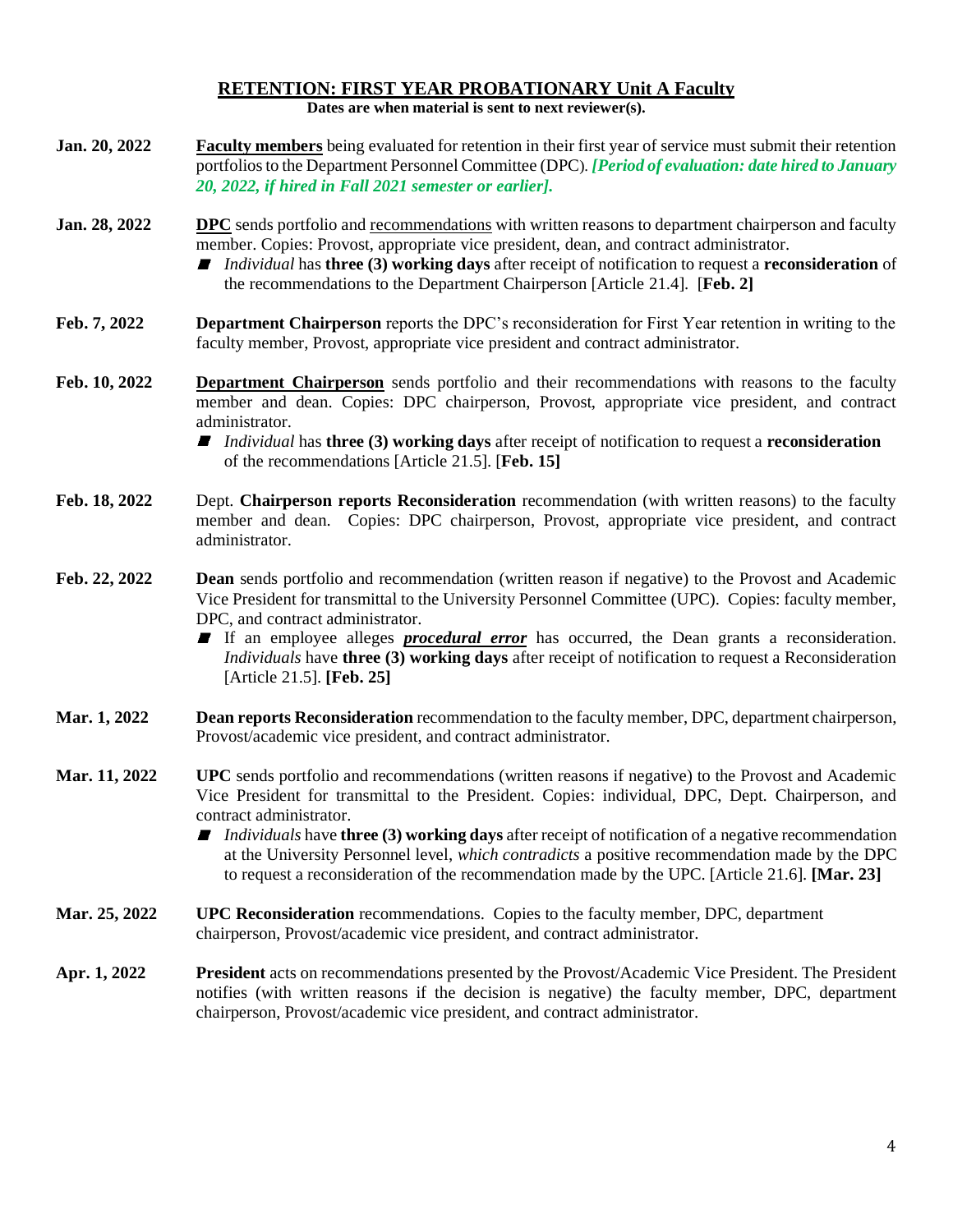# **RETENTION: SECOND AND THIRD PROBATIONARY YEARS Unit A Faculty**

**Dates are when material is sent to next reviewer(s).**

- **Sept. 10, 2021** Date by which **faculty members** being evaluated for retention in their Second and Third Probationary Years must **submit** their retention portfolios to the Department Personnel Committee (DPC). Faculty members undergoing Year 2 Retention evaluation who have elected to have previous university teaching experience counted toward advance standing will be evaluated at the designated higher performance standard for Probationary Year 3, 4, or 5. All others in Retention Year 2 and Year 3 will follow the normal evaluation criteria. *[Review Period: 2 nd year -- date hired to Sept. 10, 2021; 3 rd year – Sept. 12, 2020 to Sept. 10, 2021.]*
- **Sept. 30, 2021 DPC** sends personnel files and **recommendations** with written reasons to department chairpersons. Recommendations and reasons are copied to the faculty member, dean, Provost/academic vice president, and contract administrator.
	- *Individuals* have **three** (3) working days after receipt of notification to request a reconsideration of the recommendation for the DPC negative decision from the Department Chairperson (Article 21.4). **[Oct. 5]**
- **Oct. 8, 2021 Department Chairperson** reports the **DPC's** written **reconsideration** recommendations with reasons to the faculty member, department chairperson, Provost/academic vice president, and contract administrator.
- **Oct. 15, 2021 Department Chairpersons** send personnel files and their **recommendations** with written reasons to the dean. Recommendations and reasons should be copied to: DPC, Provost, faculty member concerned, contract administrator.
	- *Individuals* have **three** (3) working days after receipt of notification to request a reconsideration of the recommendation (Article 21.5). **[Oct. 19]**
- **Oct. 26, 2021 Department Chairpersons** report written **reconsideration** recommendations with reasons to: DPC, Provost, faculty member concerned, and contract administrator.
- **Nov. 9, 2021 Deans** send personnel files and **recommendations** (with written reasons if their recommendations are negative) to the Academic Vice President for transmittal to the University Personnel Committee. Recommendations and reasons should be copied to: DPC, chairperson, Provost, faculty member concerned, and contract administrator.
	- If employees allege that *procedural errors* have occurred, the Dean grants reconsideration. *Individuals* have **three (3) working days** after receipt of notification to request a reconsideration of the recommendation (Article 21.5). **[Nov. 12]**
- **Nov. 19, 2021 Deans** report their **reconsideration** recommendations in writing with reasons to: DPC, chairperson, Provost, faculty member concerned, and contract administrator.
- **Nov. 23, 2021 University Personnel Committee** sends personnel files and **recommendations** (with written reasons if their recommendations are negative) to the Academic Vice for transmittal to the President. Recommendations and reasons should be copied to: DPC, chairperson, Provost, faculty member concerned, and contract administrator.
	- *Individuals* have **three (3) working days** after receipt of notification of a negative recommendation at the UPC level, which contradicts a positive recommendation made by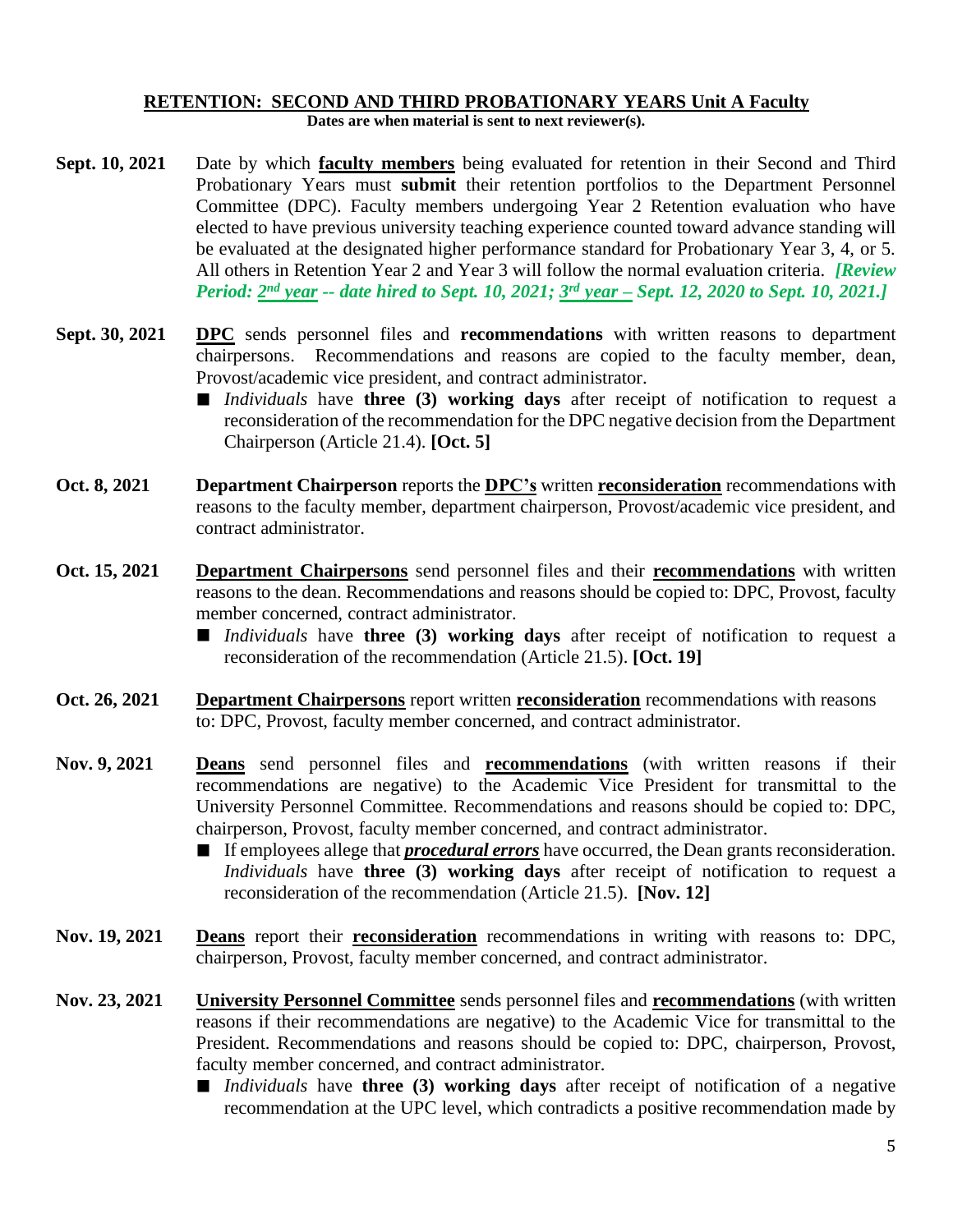the DPC, to request a reconsideration of the recommendation made by the UPC (Article 21.6). **[Dec. 1]**

- **Dec. 8, 2021 UPC** reports written **reconsideration** recommendations with reasons to the Provost/Academic Vice President with copies to: DPC, chairperson, dean, Provost, faculty member concerned, and contract administrator.
- **Dec. 15, 2021** President acts on recommendations presented by the Provost/Academic Vice President. The President notifies (with written reasons if the decision is negative) the following of his/her decision and copies: DPC, chairperson, dean, Provost, faculty member concerned, and contract administrator. (Contract Date – Dec. 15). [No further action or reconsideration by contract.]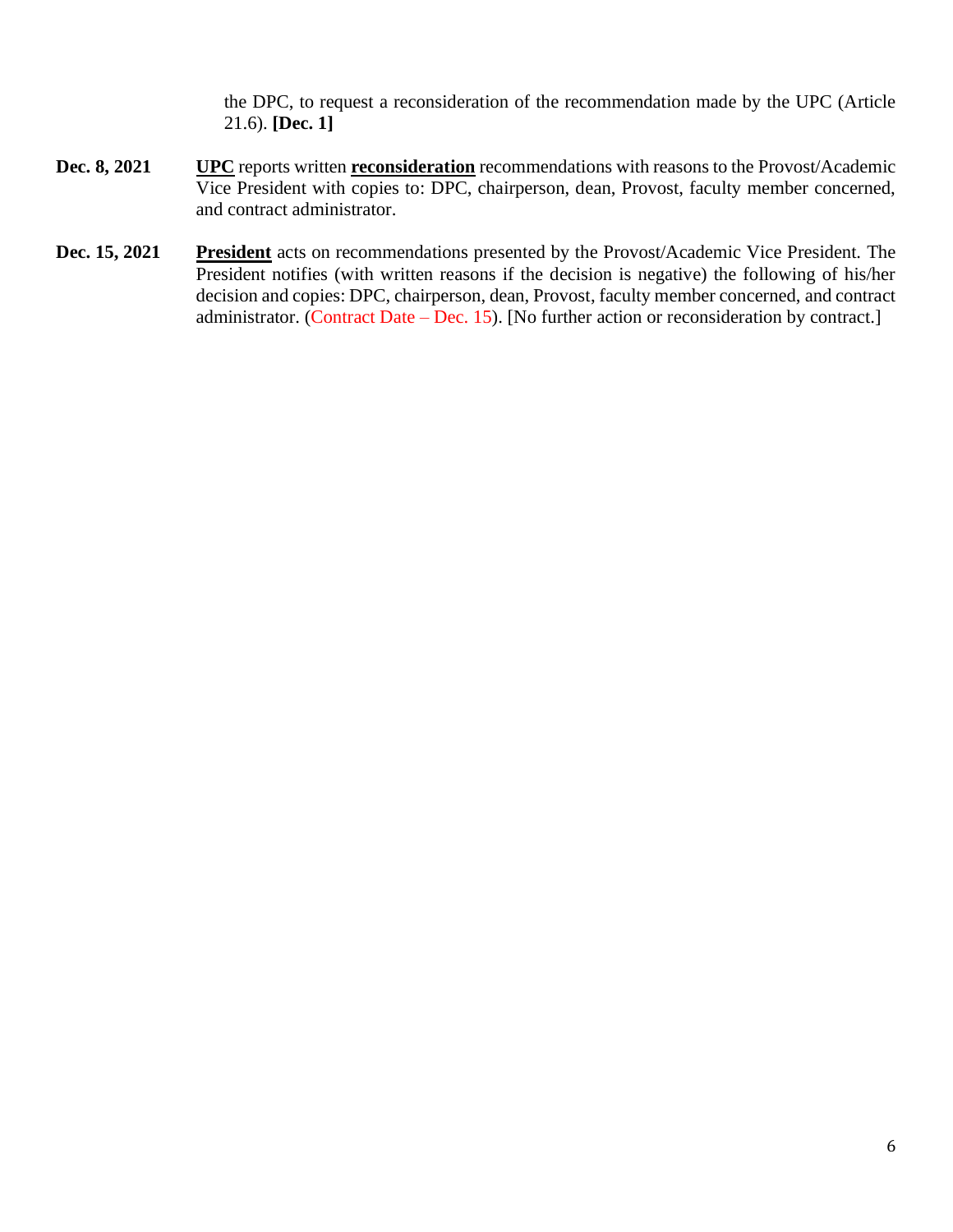#### **RETENTION: FOURTH AND FIFTH PROBATIONARY YEARS Unit A Faculty Dates are when material is sent to next reviewer(s).**

- **Jan. 29, 2022** Date by which **faculty** members being evaluated for retention in their fourth and fifth probationary years must **submit** their retention portfolios to the DPC. *[Review Period: 4 th year – Sept. 11, 2020 to Jan. 28, 2022; 5th year - January 31, 2021 to Jan. 28, 2022].* **Feb. 16, 2022 DPC** send personnel files and **recommendations** with written reasons to department chairpersons. Recommendations and reasons are copied to: Provost/Academic Vice President, dean, faculty member concerned, and contract administrator. ■ *Individuals* have **three** (3) working days after receipt of notification to request a reconsideration of the recommendation to the Department Chairperson (Article 21.4). **[Feb. 21] Feb. 25, 2022 DPC** reconsiders. **Dept. Chairperson** reports the **DPC's** written **reconsideration** recommendations. Recommendations and reasons are copied to: Provost/Academic Vice President, dean, faculty member concerned, and contract administrator. **Mar. 4, 2022 Department Chairpersons** send personnel files and their **recommendations** with written reasons to the dean. Recommendations and reasons should be copied to: DPC, dean, Provost/Academic Vice President, faculty member, and contract administrator. ■ *Individuals* have **three (3) working days** after receipt of notification to request a reconsideration of the recommendation (Article 21.5). **[Mar. 9] Mar. 11, 2022 Department Chairpersons** report written **reconsiderations** recommendations with their reasons to: DPC, dean, Provost/Academic Vice President, faculty member, and contract administrator. **Mar. 25, 2022 Deans** send personnel files and **recommendations** (with written reasons if their recommendations are negative) to the Provost/Academic Vice President for transmittal to the University Personnel Committee. Recommendations and reasons should be copied to: DPC, chairperson, Provost/Academic Vice President, faculty member, and contract administrator. If employee alleges that *procedural errors* have occurred, the Dean grants reconsideration.
	- *Individuals* have **three (3) working days** after receipt of notification to request a reconsideration of the recommendation (Article 21.5). **[Mar. 31]**
- **Apr. 8, 2022 Deans** report their written **reconsideration** recommendations with reasons to: DPC, chairperson, Provost/Academic Vice President, faculty member, and contract administrator.
- **Apr. 13, 2022 University Personnel Committee** sends personnel files and **recommendations** (with written reasons if their recommendations are negative) to the Academic Vice President for transmittal to the President. Recommendations and reasons should be copied to: DPC, chairperson, dean, Provost/Academic Vice President, faculty member, and contract administrator.
	- *Individuals* have **three (3) working days** after receipt of notification of a negative recommendation at the UPC level, which contradicts positive recommendations made by the Department Personnel Committee to request a reconsideration of the recommendation made by the University Personnel Committee (21.6). **[Apr. 18]**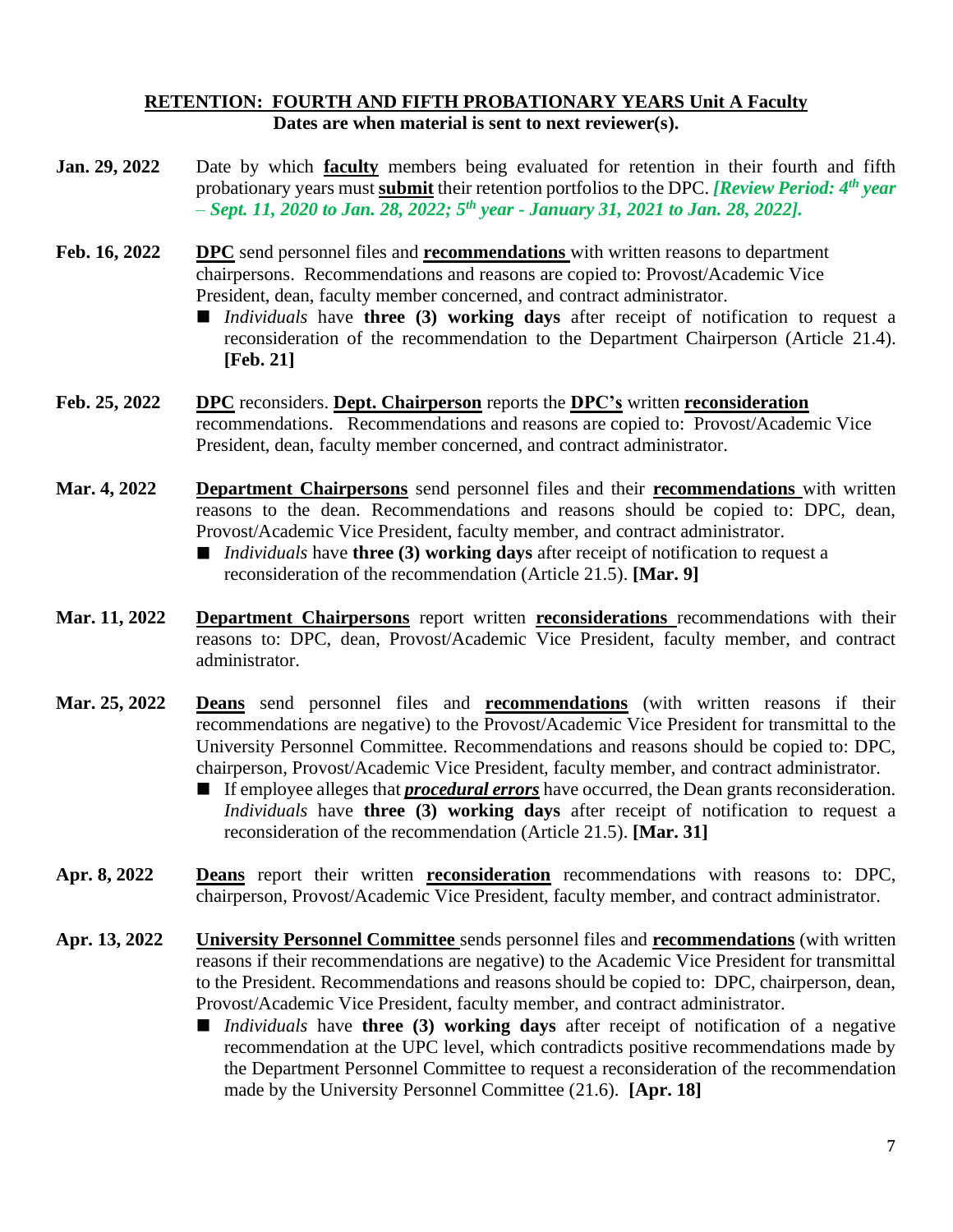- **Apr. 22, 2022 UPC** reports written **reconsideration** recommendations with reasons to: DPC, chairperson, dean, Provost/Academic Vice President, faculty member, and contract administrator.
- **May 4, 2022 President acts** on recommendations presented by the Academic Vice President. The President notifies (with written reasons if the decision is negative) the following of his/her decision and copies: DPC, UPC, chairperson, dean, Provost/Academic Vice President, faculty member, and contract administrator. [No further action or reconsideration by contract.]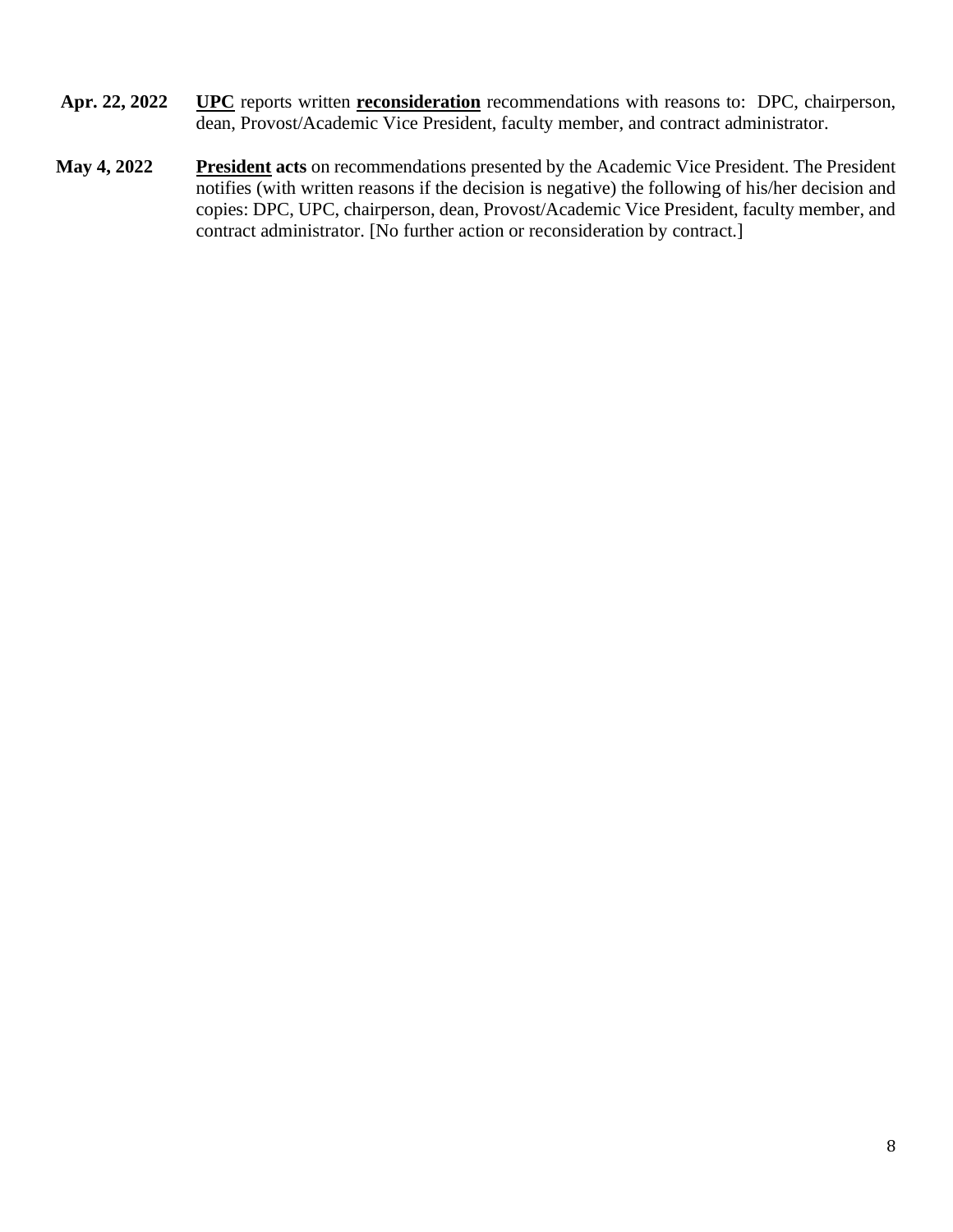#### **CLINICAL FACULTY (6+/Yearly or Multi-Year) ANNUAL EVALUATION Dates are when material is sent to next reviewer(s).**

- **Jan. 14, 2022 Clinical faculty** should submit a portfolio of supporting materials to the **Department Personnel Committee**. *[Review Period: January 18, 2021 to January 14, 2022].*
- **Feb. 4, 2022 DPC** sends personnel files and **recommendations** with written reasons to department chairpersons. Recommendations and reasons should be copied to: Academic Vice President, faculty member, chairperson, dean, and contract administrator.
	- *Individuals* have **three (3) working days** after receipt of notification to request a reconsideration of the recommendation (Article 21.4). **[Feb. 10]**
- **Feb. 18, 2022 Department Chairpersons** send personnel files and their **recommendations** with written reasons to the dean. Recommendations and reasons should be copied to: DPC, Academic Vice President, faculty member, chairperson, dean, and contract administrator.
	- *Individuals* have **three (3) working days** after receipt of notification to request a reconsideration of the recommendation (Article 21.5). **[Feb. 23]**
- **Mar. 1, 2022 Department Chairpersons** report written **reconsideration** recommendations with their reasons to: DPC, Academic Vice President, faculty member, chairperson, dean, and contract administrator.
- **Mar. 23, 2022 Deans** send personnel files and **recommendations** (with written reasons if their recommendations are negative) to the Academic Vice President for transmittal to the University Personnel Committee. Recommendations and reasons should be copied to: DPC, Academic Vice President, faculty member, chairperson, and contract administrator.
	- If an employee alleges procedural errors have occurred, the Dean grants reconsideration. *Individuals* have **three (3) working days** after receipt of notification to request a reconsideration of the recommendation (Article 21.5). **[March 28]**
- **Apr. 1, 2022 Dean** reports written **reconsideration** recommendations with their reasons to: DPC, Academic Vice President, faculty member, chairperson, and contract administrator.
- **Apr. 22, 2022 Provost** acts on recommendations presented by the Academic Vice President. The Academic Vice President notifies the employee of her/his continued employment status (Article 21.5).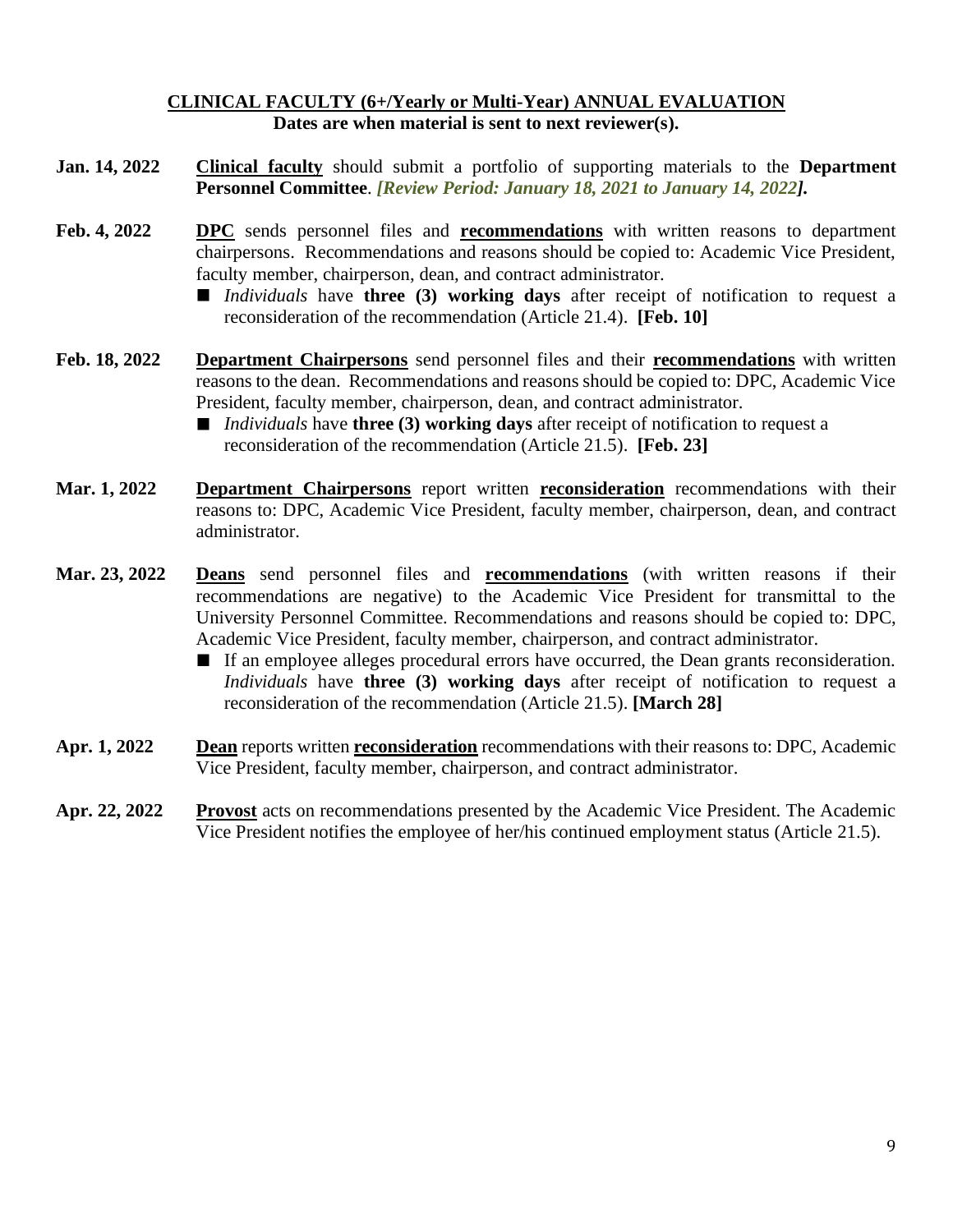#### **TENURE: UNIT A TENURE-TRACK FACULTY Dates are when material is sent to next reviewer(s).**

- **Nov. 30, 2021 Application due** for tenure by **exceptionality**. Letter to Dept. Chairperson and Provost's Office.
- **Jan. 14, 2022 Faculty** members wishing to be considered for tenure should submit a letter of request and a portfolio of supporting materials to their **Department Chairpersons**. The applicant should forward a copy of the request to the Contract Administrator *[Review Period: date hired to January 14, 2022). \*(Tenure by exceptionality: apply by November 30, 2021; submit portfolio by January 14, 2022.]*
- **Feb. 4, 2022 DPC** sends personnel files and **recommendations** with written reasons to department chairpersons. Recommendations and reasons should be copied to: Academic Vice President, faculty member, chairperson, dean, and contract administrator.
	- *Individuals* have **three (3) working days** after receipt of notification to request a reconsideration of the recommendation (Article 22.10). **[Feb. 9]**
- **Feb. 14, 2022 Department Chair** reports the **DPC's** written **reconsideration** recommendations with their reasons to: Academic Vice President, faculty member, chairperson, dean, and contract administrator.
- **Feb. 18, 2022 Department Chairpersons** send personnel files and their **recommendations** with written reasons to the dean. Recommendations and reasons should be copied to: DPC, Academic Vice President, faculty member, chairperson, dean, and contract administrator.
	- *Individuals* have **three (3) working days** after receipt of notification to request a reconsideration of the recommendation (Article 22.10). **[Feb. 23]**
- **Mar. 2, 2022 Department Chairpersons** report written **reconsideration** recommendations with their reasons to: DPC, Academic Vice President, faculty member, chairperson, dean, and contract administrator.
- **Mar. 23, 2022 Deans** send personnel files and **recommendations** (with written reasons if their recommendations are negative) to the Academic Vice President for transmittal to the University Personnel Committee. Recommendations and reasons should be copied to: DPC, Academic Vice President, faculty member, chairperson, and contract administrator.
	- If an employee alleges procedural errors have occurred, the Dean grants reconsideration. *Individuals* have **three (3) working days** after receipt of notification to request a reconsideration of the recommendation (Article 22.11). **[March 28]**
- **Apr. 1, 2022 Dean** reports written **reconsideration** recommendations with their reasons to: DPC, Academic Vice President, faculty member, chairperson, and contract administrator.
- **Apr 6, 2022 UPC** sends personnel files and recommendations (with written reasons if their recommendations are negative) to the Academic Vice President for transmittal to the President. Recommendations and reasons should be copied to: DPC, Dean, Academic Vice President, faculty member, chairperson, and contract administrator.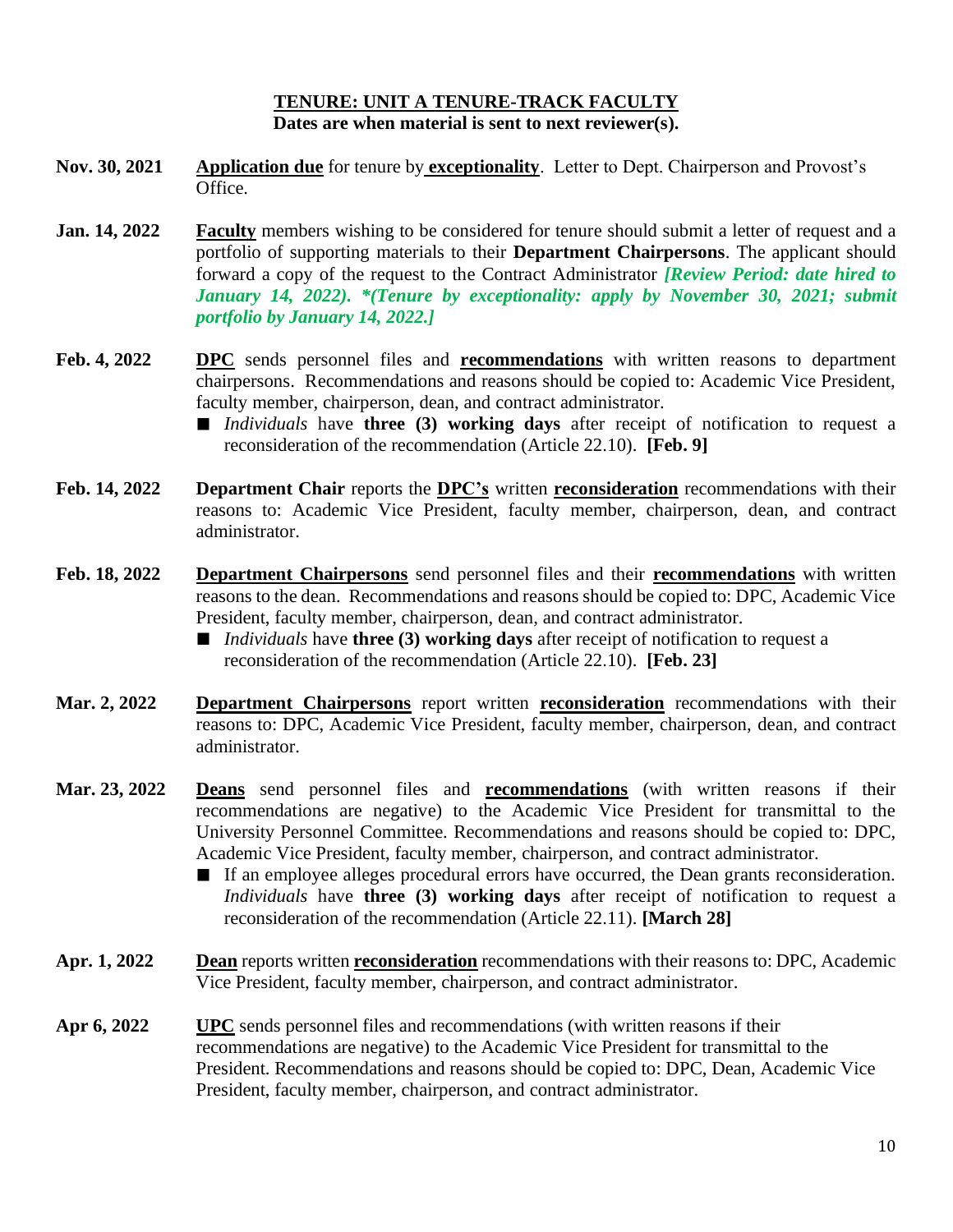- For a reconsideration of the recommendations made by the UPC, *individuals* have **three (3) working days** after receipt of notification of a negative recommendation at the UPC level, which contradicts a positive recommendation made by the DPC **[Apr. 11].**
- **Apr. 15, 2022 UPC** reports written **reconsideration** recommendations with their reasons to: DPC, Academic Vice President, faculty member, chairperson, dean, and contract administrator.
- **Apr. 26, 2022 President** acts on recommendations presented by the Academic Vice President. The President notifies (with written reasons if the recommendation is negative) the following of his/her recommendations: DPC, UPC, Academic Vice President, faculty member, chairperson, dean, and contract administrator. There is no contractual provision for reconsideration.
- **May 2022** President presents tenure recommendations to the Board. Board reviews and acts upon tenure recommendations at its regular May meeting on or about May 6<sup>th</sup>.
- **June 1, 2022** Notification to faculty member of the tenure decision by the Board provided by the President (6/1 - Contract Date).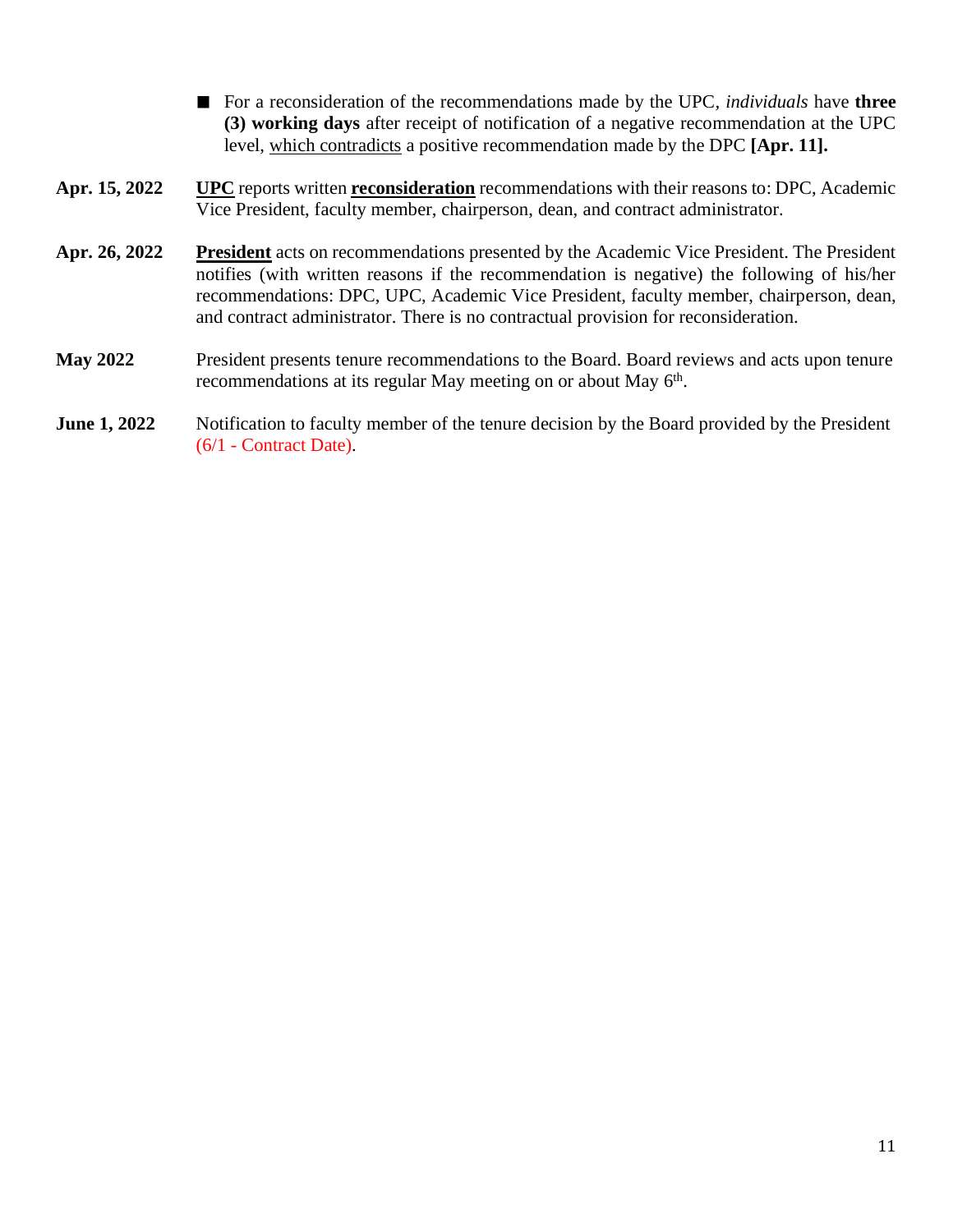#### **PROMOTIONS: Unit A Faculty Dates are when material is sent to next reviewer(s).**

- **Sept. 7, 2021 Faculty** members, or academic administrators wishing to be considered for promotion, or requesting academic rank, should **apply** by submitting a letter of request to their department chairpersons and to the Contract Administrator. *[Period of Review: for promotion from assistant to associate professor -- material developed since date of hire; for promotion to full professor – material since promotion to associate professor.]*
- **Sept. 24, 2021 Faculty** members and administrators should **submit** their portfolios to their chairpersons, or the chairperson in the department in which rank is sought.
- **Oct. 12, 2021 DPC** send personnel files and **recommendations** with written reasons to department chairpersons. Recommendations and reasons should be copied to: Academic Vice President, faculty member, dean, and contract administrator.
	- Individuals have three working days after receipt of notification to request a reconsideration of the recommendation (Article 22.5). **[Oct. 15]**
- **Oct. 22, 2021 DPC** reports their written **reconsideration** recommendations with reasons to department chairpersons. Copies to: Academic Vice President, faculty member, dean, and contract administrator.
- **Oct. 27, 2021 Department Chairpersons** send personnel files and their **recommendations** with written reasons to the deans. Recommendations and reasons should be copied to: DPC, Academic Vice President, faculty member, dean, and contract administrator.
	- Individuals have three working days after receipt of notification to request a reconsideration of the recommendation (Article 22.5). **[Nov. 1]**
- **Nov. 5, 2021 Department Chairpersons** report their written **reconsideration** recommendations with reasons. Copies to: Academic Vice President, DPC, and faculty member, dean, and contract administrator.
- **Nov. 19, 2021 Deans** send personnel files and **recommendations** (with written reasons if their recommendations are negative) to the Academic Vice President for transmittal to the UPC. Recommendations and reasons should be copied to: DPC, faculty member, chairperson, and contract administrator.
	- If an employee alleges that *procedural errors* have occurred, the Dean grants a reconsideration. *Individuals* have **three (3) working days** after receipt of notification to request a reconsideration of the recommendation (Article 22.6). **[Nov. 23]**
- **Nov. 30, 2021 Deans** report their written **reconsideration** recommendations with reasons to department chairpersons. Copies to: Academic Vice President, DPC, faculty member, and contract administrator.
- **Dec. 3, 2021 UPC** sends personnel files and recommendations (with written reasons if their recommendations are negative) to the Academic Vice President for transmittal to the President.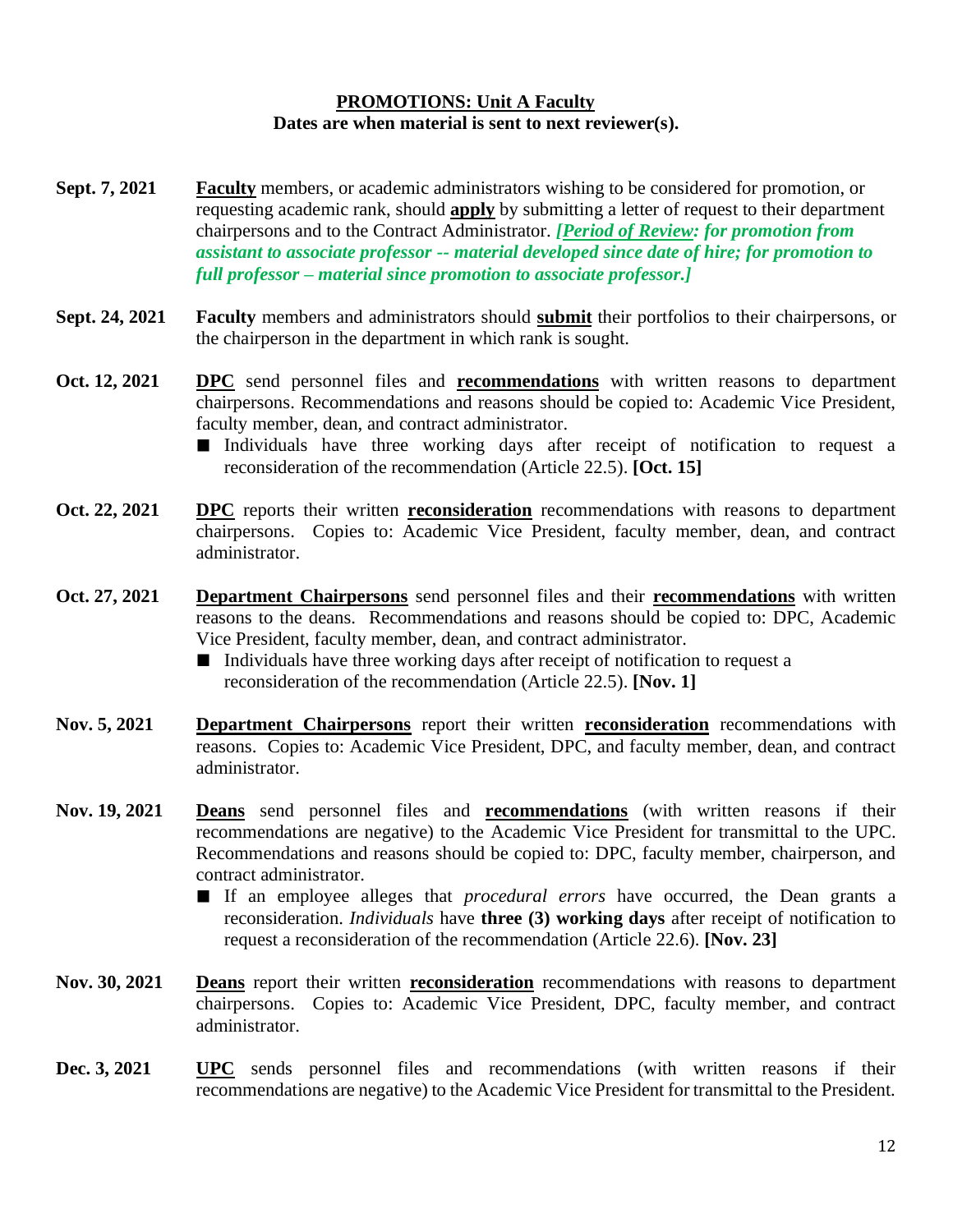Recommendations and reasons should be copied to: DPC, chairperson, dean, faculty member, and contract administrator.

- *Individuals* have **three** (3) working days after receipt of notification of a negative recommendation at the UPC level, *which contradicts a positive* recommendation made by the DPC to request a reconsideration of the recommendation made by the University Personnel Committee (Article 22.7). [If both DPC and UPC are negative, no reconsideration is given.] **[Dec. 7]**
- **Dec.** 14, 2021 **UPC** reports its written **reconsideration** recommendations with reasons to department Academic Vice President. Copies to chairpersons, deans, DPC, faculty member, and contract administrator.
- **Jan. 14, 2022 President** acts on recommendations presented by the Academic Vice President. The President notifies (with written reasons if the decision is negative) the following of his/her decision: Academic Vice President, chairpersons, deans, DPC, faculty member, and contract administrator.
- **May 2022 President** *reports* promotion decisions to the Board at its May meeting.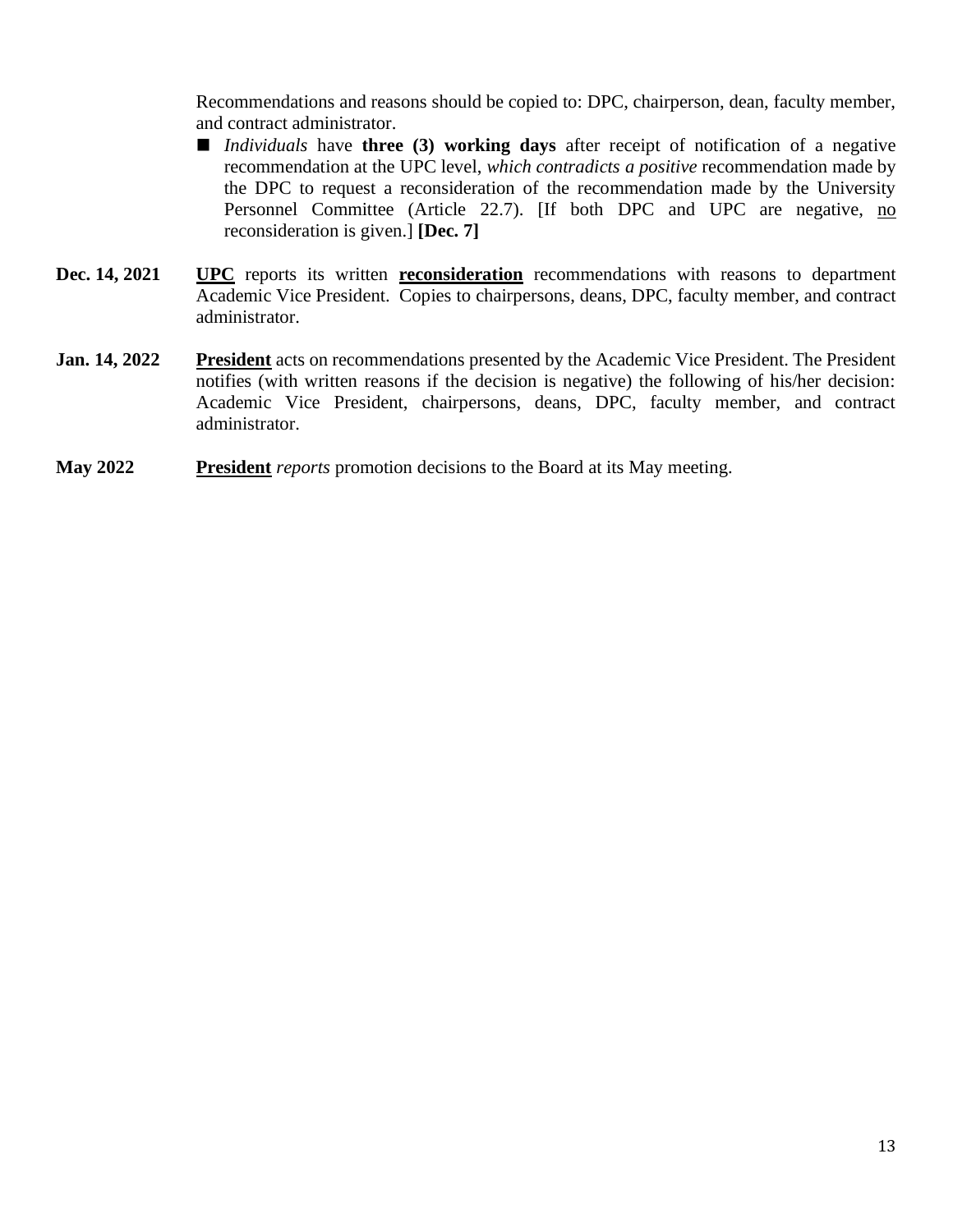## **PROFESSIONAL ADVANCEMENT INCREASE**

#### **[Dates are when material is sent to next review.]**

#### **UNIT A (Article 20.5): Tenured Faculty and Clinical Faculty Members – Full Professors Only**

- **Sept. 5, 2021** *Eligible* **Faculty** members wishing to be considered for the Professional Advancement Increase (PAI), **apply** by submitting a letter of request to their Dept. Chairperson. The applicant should forward a copy of the request to the Contract Administrator. Only faculty who have been full professors on tenure track for at least five years are eligible. Those who are in the fifth year after receiving a PAI may reapply. (See Article 20.5.b) *[Period of Review: Material from the previous five-year period, Sept. 7, 2016 to Sept. 5, 2021.]*
- **Sept. 24, 2021 Faculty** members applying for the PAI **submit** their portfolios to their chairpersons.
- **Oct. 12, 2021 DPC** sends personnel files and **recommendations** with written reasons to department chairpersons. Recommendations and reasons should be copied to: Academic Vice President, department chairperson, faculty member, dean, and contract administrator.
	- *Individuals* have **three** (3) working days after receipt of notification to request a reconsideration of the recommendation. **[Oct. 15]**
- **Oct. 22, 2021 Dept. Chairperson** sends the **DPC's** written **reconsideration** recommendation with their reasons to: Academic Vice President, department chairperson, faculty member, dean, and contract administrator.
- **Oct. 27, 2021 Department Chairpersons** send personnel files and their recommendations with written reasons to the dean. Recommendations and reasons should be copied to: Academic Vice President, DPC, faculty member, dean, and contract administrator.
	- *Individuals* have **three** (3) working days after receipt of notification to request a reconsideration of the recommendation. **[Nov. 1]**
- **Nov. 5, 2021 Department Chairpersons** report written **reconsideration** recommendations with their reasons to: Academic Vice President, DPC, faculty member, dean, and contract administrator.
- **Nov. 19, 2021 Deans** send personnel files and **recommendations** (with written reasons if their recommendations are negative) to the Academic Vice President for transmittal to the UPC. Recommendations and reasons should be copied to: Academic Vice President, DPC, faculty member, department chairperson, contract administrator.
	- If faculty alleges *procedural errors* have occurred, the Deans grants a reconsideration. *Individuals* have **three (3) working days** after receipt of notification to request a reconsideration of the recommendation. **[Nov. 23]**
- **Nov. 30, 2021 Deans** report recommendations based upon their **reconsideration** to: Academic Vice President, DPC, faculty member, department chairperson, and contract administrator.
- **Dec. 3, 2021 UPC** sends personnel files and recommendations (with written reasons if their recommendations are negative) to the Academic Vice President for transmittal to the President. Recommendations and reasons should be copied to: Academic Vice President, DPC, faculty member, department chairperson, dean, and contract administrator.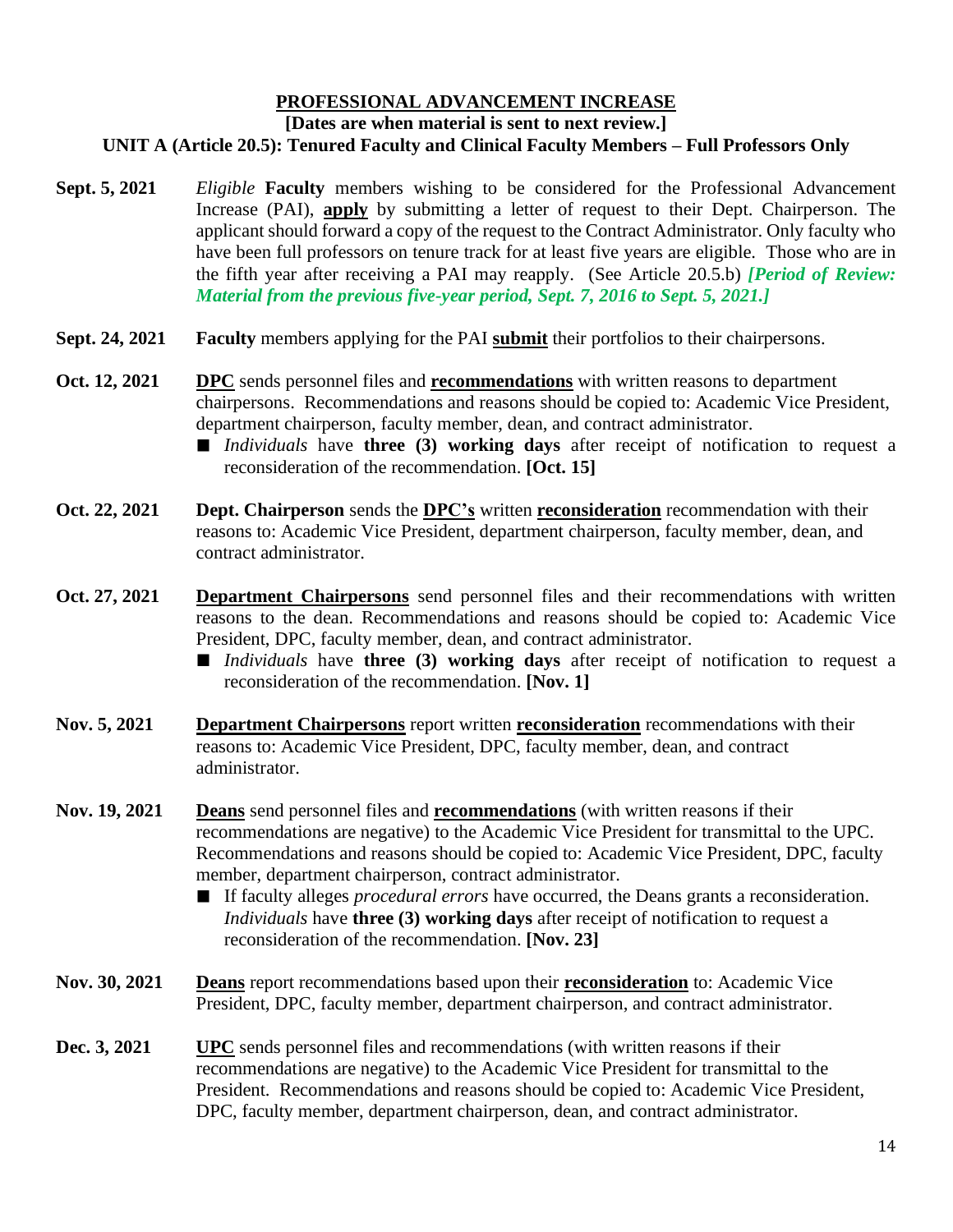- If the UPC contradicts a positive recommendation made by the DPC or by the department chairperson's recommendation, *individuals* have **three (3) working days** after receipt of notification of a negative recommendation at the UPC level in which to request a reconsideration. **[Dec. 7]**
- **Dec. 14, 2021 UPC** reports written reconsideration recommendations with reasons to: Academic Vice President, DPC, faculty member, department chairperson, dean, and contract administrator.
- **Jan. 14, 2022 President** acts on recommendations presented by the Academic Vice President. The President notifies (with written reasons if the decision is negative) the following of his/her decisions to: Academic Vice President, DPC, faculty member, department chairperson, dean, and contract administrator. The decision at this level does *not* have a reconsideration provision in the contract.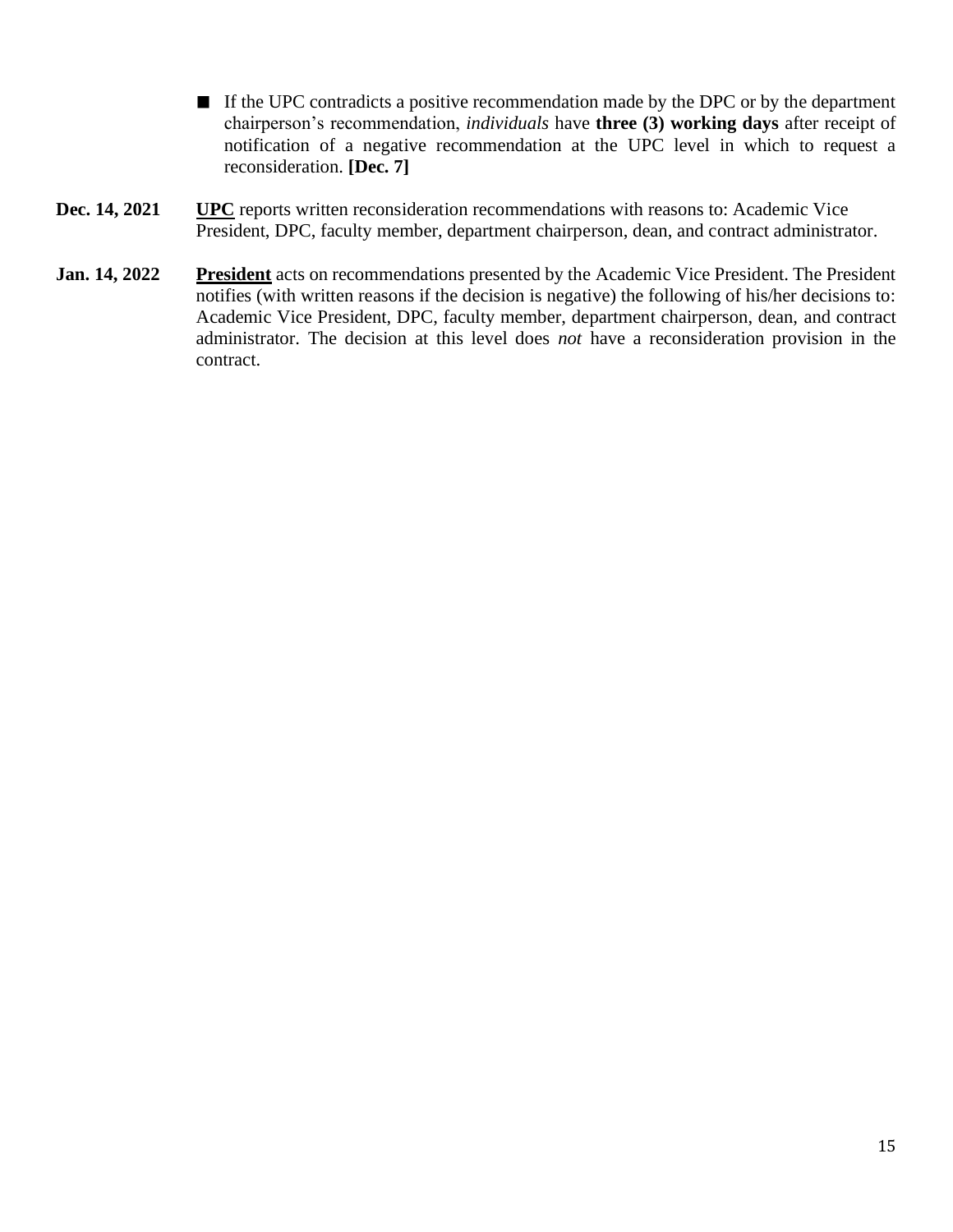# **FACULTY EXCELLENCE AWARDS: UNIT A Tenure Track and Clinical Faculty [Dates are when material is sent to next review.]**

- **Oct. 5, 2021** The **University President** shall request of the Faculty Senate and the Union recommendations of the faculty members to serve on the Faculty Excellence Awards Committee.
- **Nov. 5, 2021** The **University President** selects seven of the faculty recommended by the Faculty Senate and Union, who are members of the bargaining unit, and appoints them to serve on the Faculty Excellence Awards Committee.
- **Nov. 19, 2021** The **Faculty Excellence Awards Committee** shall develop procedures for the nomination of eligible employees and the process by which they will make their award recommendations.
- **Jan. 24, 2022 Faculty** are sent information regarding application and nomination procedures for the Faculty Excellence Award, and the process by which recommendations will be made for faculty to receive the award.
- **Mar. 4, 2022 Faculty Submit Portfolios.** All portfolios are due in the Office of the Provost and Vice President for Academic Affairs [addressed to: Contract Administration.] *Period of Review: Material from March 5, 2021 through March 4, 2022.*
- **Apr. 15, 2022 Faculty Excellence Award Committee submits recommends** nominees to the President (4/15 -- Contract Date).
- **May 3, 2022 President announces** the names of the individuals to receive the Faculty Excellence Award.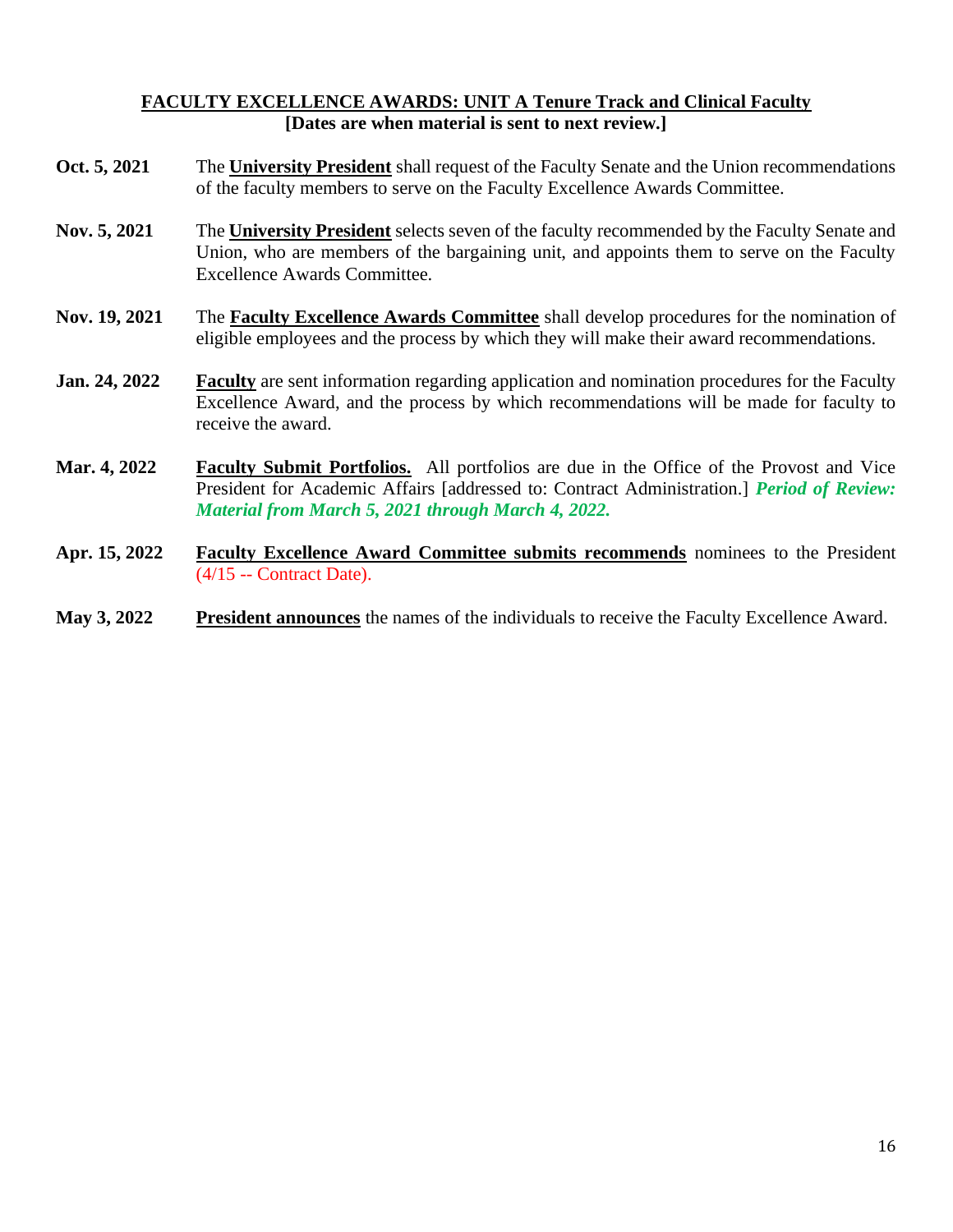# **RESEARCH CUE AWARDS: UNIT A Tenure Track**

#### **Dates are when material is sent to next reviewer(s).**

Up to 51 CUEs may be awarded to faculty for conducting research activities within their assigned duties based upon criteria and recommendations from a Faculty Research CUE Committee. The committee creates deadlines and criteria. CUEs are requested in the fall for the following academic year. Letters announcing the research cue awards along with an application and criteria are sent to individual faculty members. Details for the selection process are in the mailed material. **(Contract Appendix F, Paragraph 12)** *[Awards for the 2022 – 2023 Academic Year.]*

- **Oct. 22, 2021 Faculty** complete and submit application [application and electronic copies are required] by 6 PM to the committee chairperson and the Office of the Provost/Contract Administration.
- **Nov. 23, 2021 Research Review Committee** makes its recommendation to the Provost and Senior Vice President for Academic Affairs.
- **Dec. 10, 2021 The Provost and Senior Vice President for Academic Affairs** notifies the appropriate deans, department chairpersons and the committees of approved projects to receive Research CUEs for 2022 – 2122.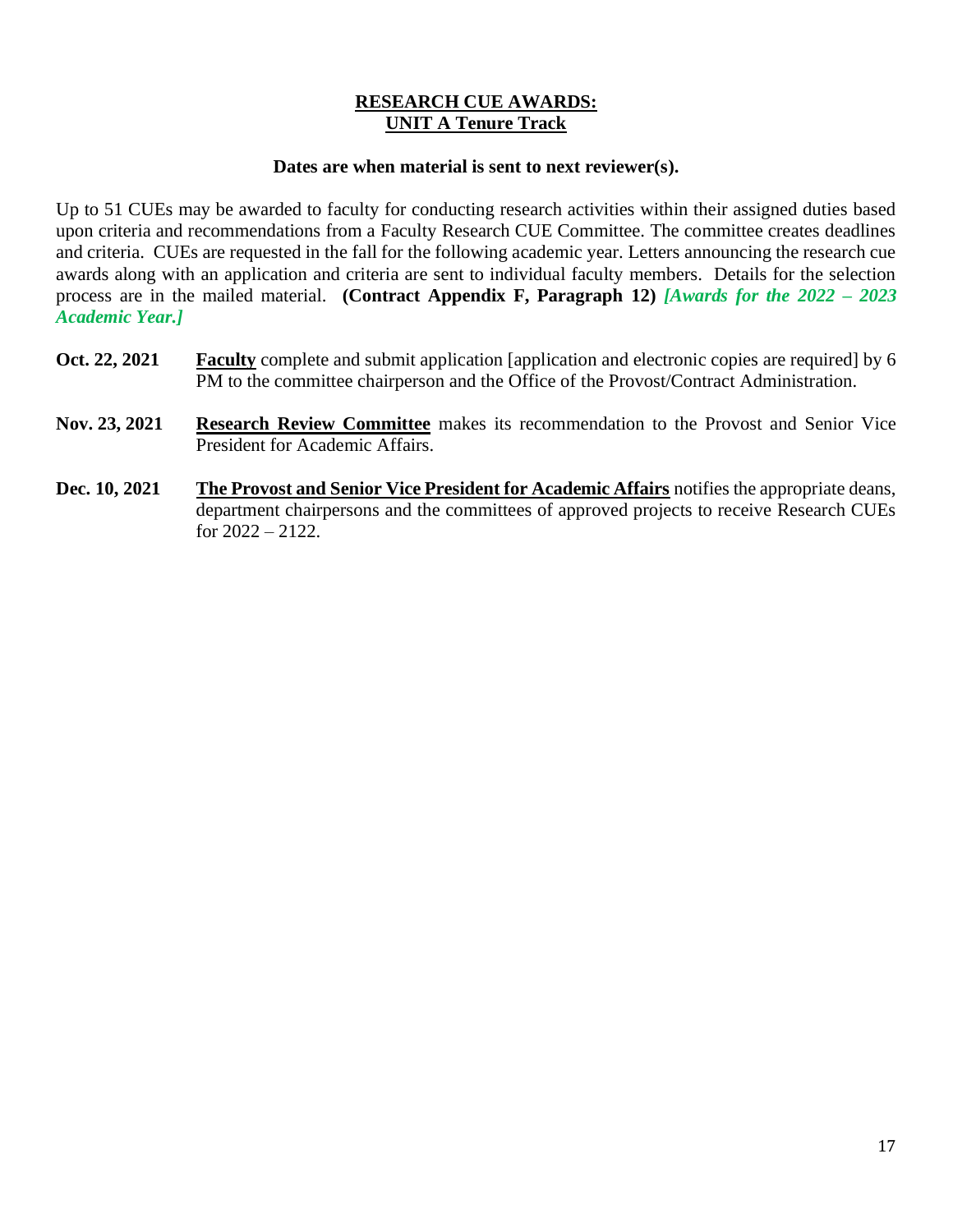## **ANNUAL EVALUATION OF TENURED FACULTY: Dates are when material is sent to next reviewer(s).**

The annual evaluation for tenured employees *not* being considered for Promotion *or* PAI is a process to evaluate each faculty member's work performance and accomplishments. The evaluation shall consist of the review by the Department Chair/Director of the required material and other professionally related materials, including work in progress done *since* the last evaluation. **Faculty will be evaluated** in the areas of teaching, research, and service using the **standards** of *Exemplary and Adequate* as specified in each Departmental Application of Criteria. *[Period of Review: January 24, 2021 through January 25, 2022, which is the time since the last evaluation period.]*

**Jan. 25, 2022 Tenured Faculty submit** differently on alternate years: Year 1, a summary of work in each area (teaching-performance of primary duties/research-creative activity/service), specifically referencing the requirements of the departmental application of criteria and following 19.4.c.1.b; and Year 2 (beginning Spring 2022), a portfolio with complete documentation to substantiate performance under 19.4.c.1.b. In either year, the Department Chair/Director and Dean may request additional documentation.

#### *Academic Year 2021-2022 is Year 2.*

- **Feb. 8, 2022 Department Chairperson/Program Director** writes an evaluation statement and sends it to the Dean for review. A copy of the evaluation statement is sent to the employee. The employee may attach a written response to the evaluation statement for inclusion in the personnel file.
- **Feb. 11, 2022 Department Chairperson/Program Director** to provide notice to dean and faculty of reasons why any portfolio is less than "adequate" and informing faculty member of the right of written response.
- **Feb. 25, 2022** Deadline for faculty to acknowledge chair/program director's rating of less than "adequate" in writing.
- **Mar. 11, 2022 Dean** will forward her/his **recommendation** to the Provost. Copies to employee and chairperson.

**Tenured Faculty** must meet the "Adequate" level of performance as per the Departmental Application of Criteria (DAC) document for two consecutive years in any given criteria. Failure to do so will trigger a one-year appraisal and professional development process developed by a mentoring committee [Article 20.4.c(3)].

**Apr. 15, 2022 Provost** sends letters on evaluation status, including responses to faculty requests for reconsideration. The Provost will notify the employee failing to meet "Adequate" level of performance for two consecutive years in any given area as per the 2115 – 2118 *Contract* and Memorandum of Understanding. In the third year, if the Provost determines that a portfolio fails to meet the "adequate" standard in the relevant areas, s/he will send a written notification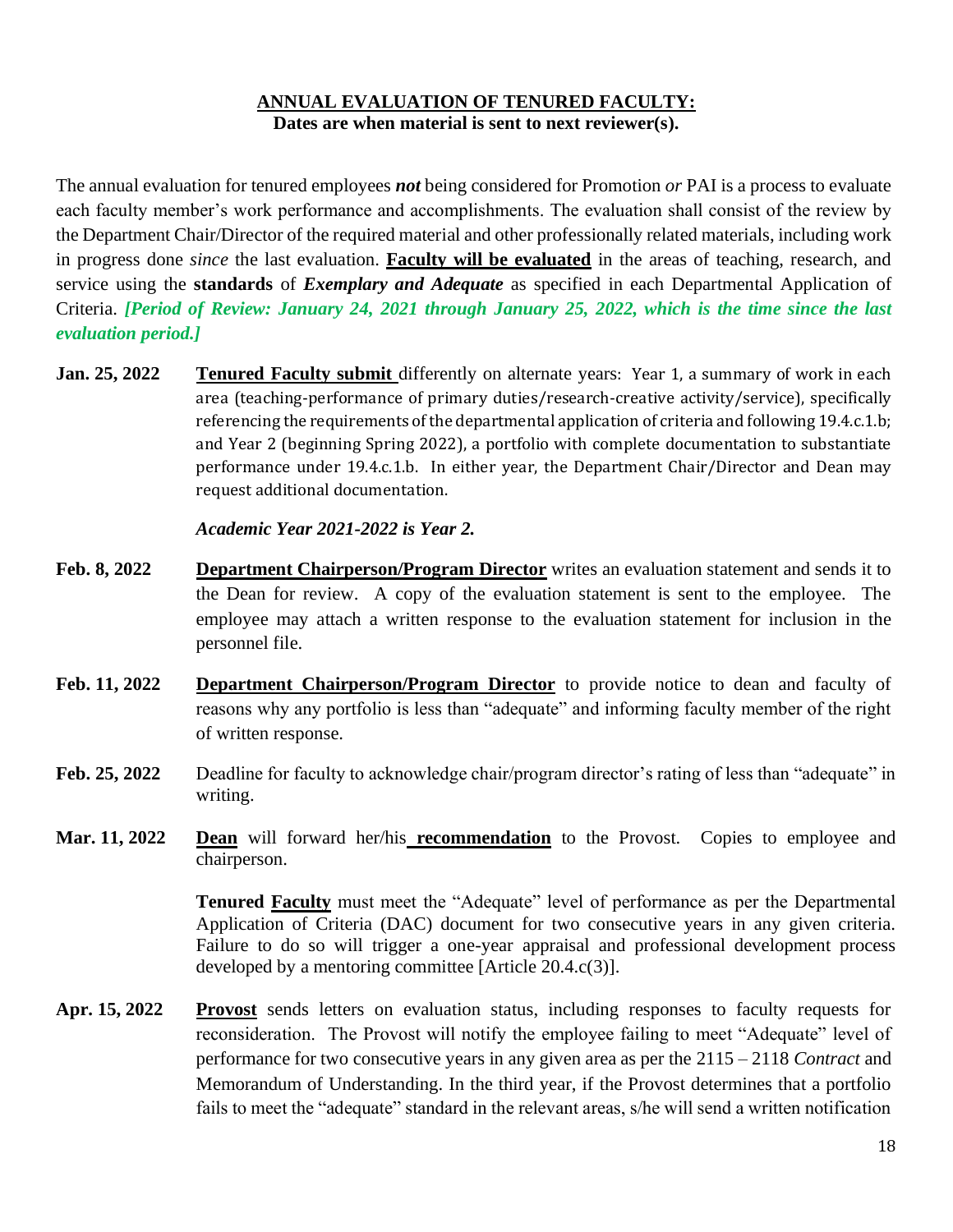to the faculty member, the chair, the dean, and the union Chapter President referring the matter to Article 20.4.c(4) of the Contract. If a faculty member fails to participate in the development and implementation of a Professional Development Plan (3rd year) and does not meet the "Adequate" standard in the area under review in the following year  $(4<sup>th</sup>$  year), a sanction up to and including termination may be initiated following the procedures in Article 5.

**April 29, 2022 Mentoring Advisory Committee (MAC)** contacts faculty for mentoring process implementation. [May 1 -- Contract Date]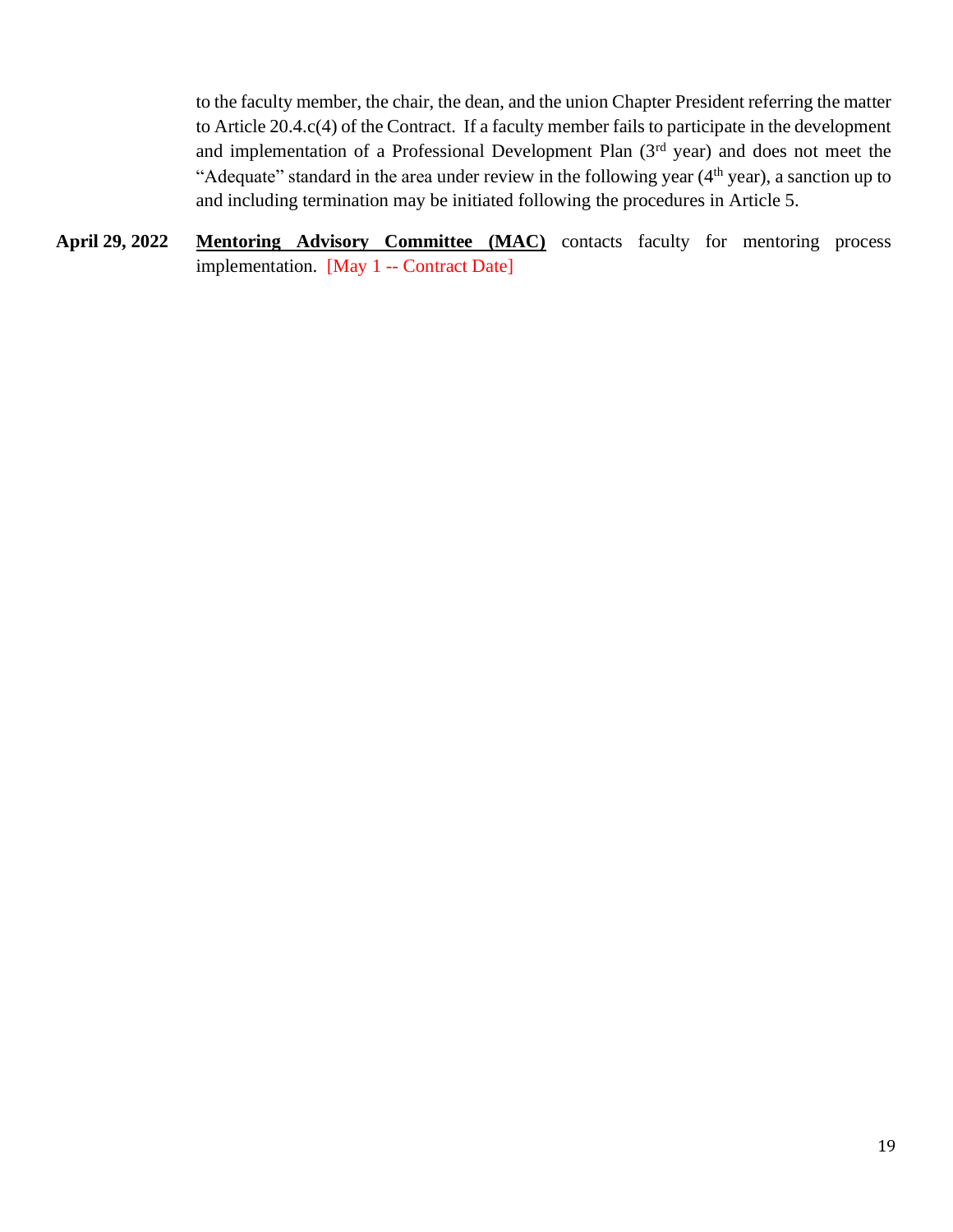### **SABBATICALS (Unit A) ADMINISTRATIVE EDUCATIONAL LEAVES (Unit B) RETRAINING LEAVES (Unit A, Unit B-ASPs) Dates are when material is sent to next reviewer(s).**

- **Oct. 19, 2021 Employees** will **submit** proposals on official forms to their department chairpersons. **[Eligibility after 7-years. Articles 27.2, 27.3, 39.3 and 51.3]**
- **Nov. 4, 2021 Department Chairpersons** will recommend each proposal received as "academically acceptable" or "academically unacceptable" for sabbaticals. For other paid leaves application are based on programmatic needs and merit of the request in relationship to the employee's duties and position. Chairpersons will include statements with reasons for the recommendation and forward all proposals to the appropriate dean. Forward copy to faculty member.
- **Nov. 23, 2021 Deans** will **recommend** each proposal received as "academically acceptable" or "academically unacceptable" for sabbaticals, and for other paid leaves application programmatic needs and merit of the request in relationship to the employee's duties and position. All proposals will be forwarded to the Provost/Academic Vice President. Deans will include statements with reasons for the recommendation and forward all proposals and recommendations to the Provost/Academic Vice President. Forward copies to faculty member and chairperson.
- **Dec. 15, 2021 Provost/Academic Vice President** will **recommend** each proposal received as "academically acceptable" or "academically unacceptable" and forward all proposals to the President.

The **President** will **decide** which proposals are "academically acceptable" and "academically unacceptable, and for other paid leaves application programmatic needs and merit of the request. The President will provide written reasons to the authors of non-approved proposals.

The President will announce the names of those receiving sabbaticals, retraining leaves, and administrative educational leaves. Copies to employees, chairperson, dean, and contract administrator.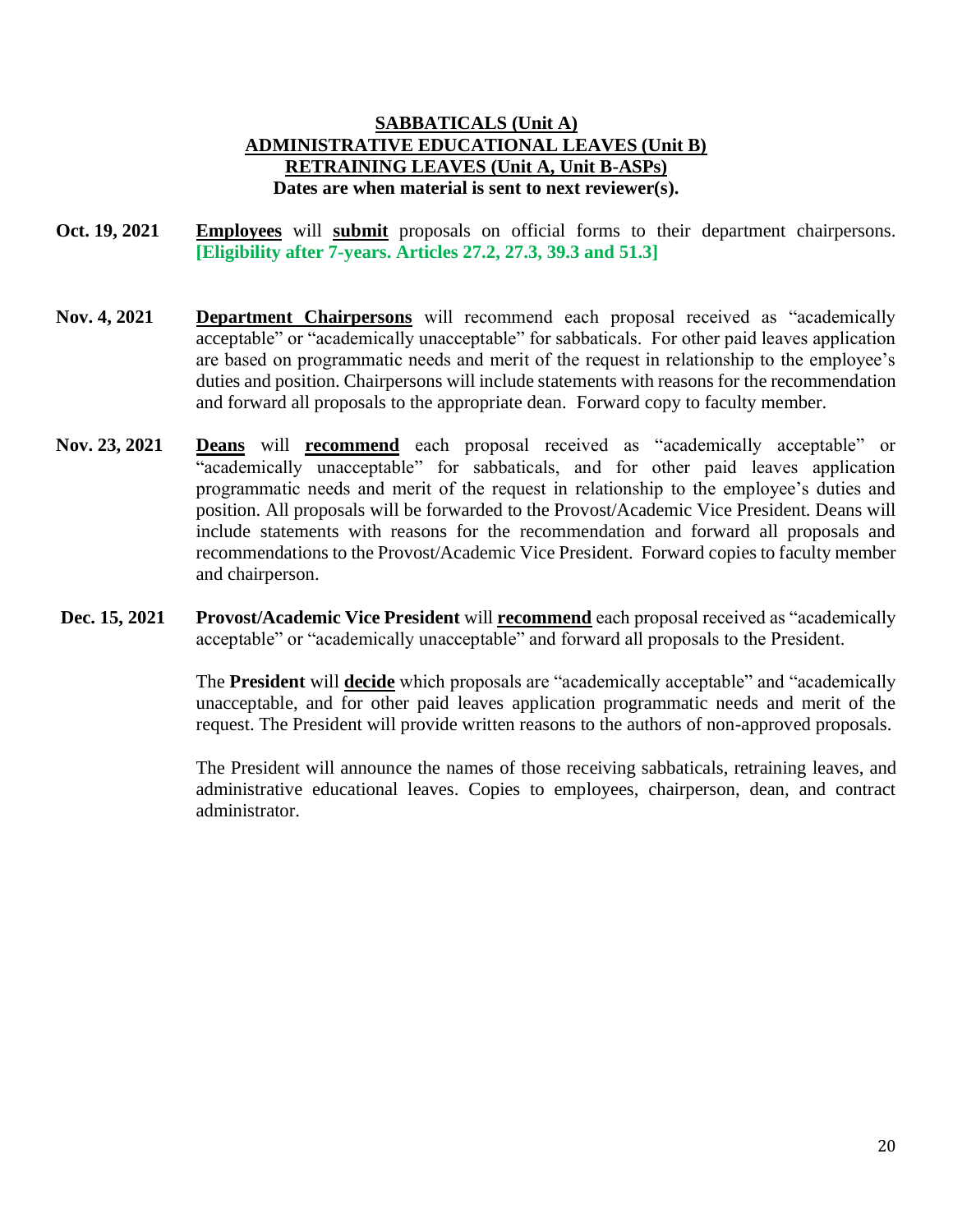# **UNIT B: LECTURER RE-EMPLOYMENT ROSTER AND EVALUATION**

#### **Dates are when material is sent to next reviewer(s).**

*Appointments are contingent upon program need, annual evaluations and availability of funds.*

- **Feb. 8, 2022 Lecturers** submit portfolios for evaluation to Department Chairperson. Unit B faculty are evaluated annually after one academic term [semester]. Renewable five-year contracts are awarded based on: (1) ten plus years of full-time instructional service and (2) "highly effective" performance evaluations for two years of the preceding five years.
- **Feb. 15, 2022 Unit B faculty (teaching and clinical) apply** for retention. Appointment of Unit B faculty is contingent upon program need, evaluations, and availability of funds. Unit B faculty *notify in writing* the chairperson in the department in which they hold their teaching appointment of their wish to be considered for an appointment the following year by February  $15<sup>th</sup>$  (2/15 -Contract Date).

Unit B faculty are responsible for providing in writing any changes in their address or phone to the department chairperson and the Office of Human Resources by February 15<sup>th</sup>.

- **Mar. 15, 2022 Department Chair** develops a list of all employees wishing employment in the department during the subsequent year, providing a satisfactory evaluation has been conducted **(Article 33)** (3/15 -Contract Date). Re-employment Roster built upon those individuals applying for appointments by February 15 and those individuals on multi-year appointments.
- **Mar. 18, 2022 Department Chair** submits **annual evaluation recommendation** to Dean (3/21 Contract date).
- **Apr. 1, 2022 Department Chair** notifies lecturer of position on re-employment roster. (4/1 Contract date)
- **Apr. 15, 2022 Dean** submits **annual evaluation recommendation** and **re-employment** request to Provost/Vice President for Academic Affairs [addressed to Contract Administrator]. Copy to Human Resources.
- **June 10, 2022 President** notifies lecturer of re-hire eligibility status. Subsequent reappointments for Academic Year 2022-2023 will be based upon satisfactory evaluation, program need and available funding.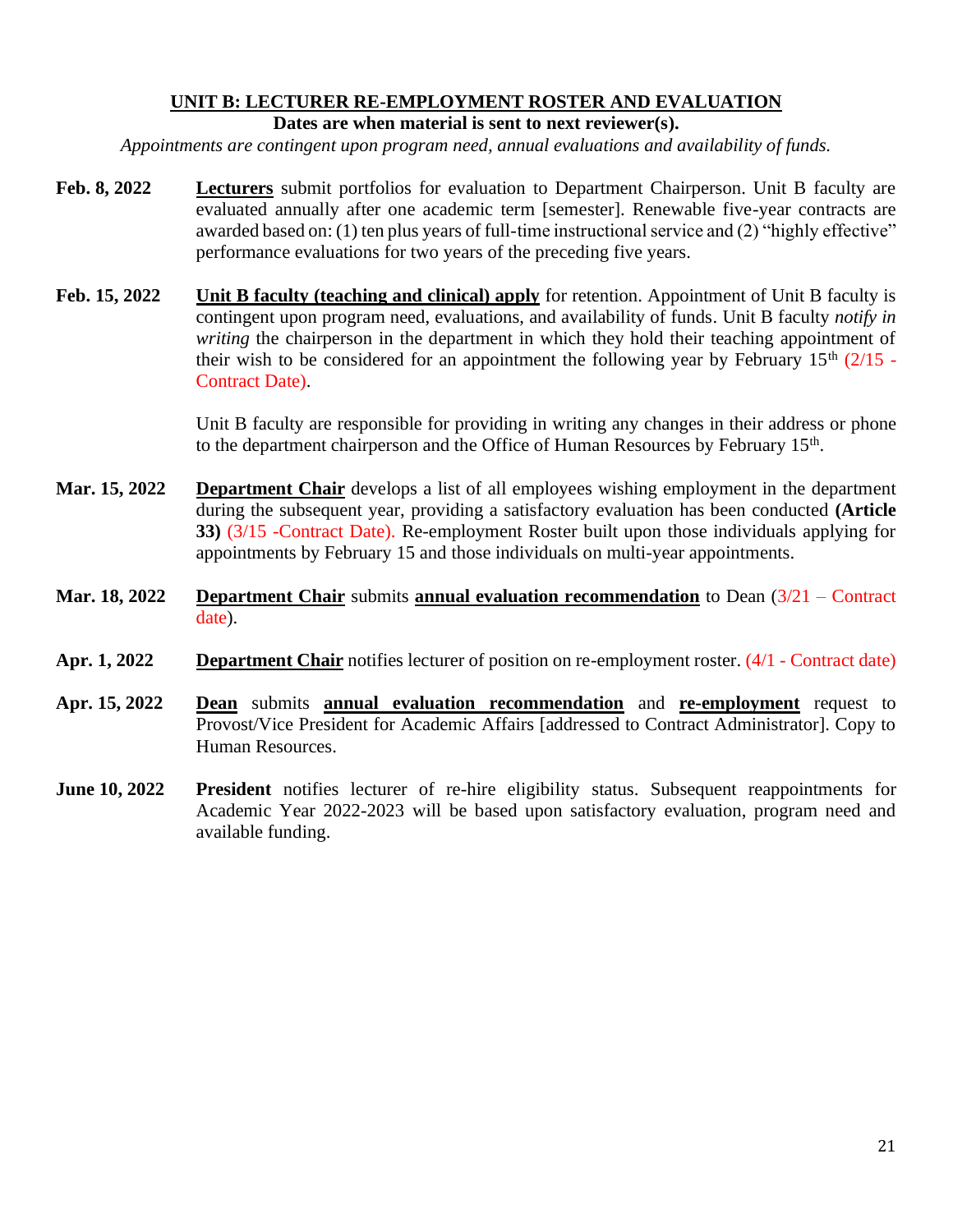#### **ASSIGNMENT OF DUTIES (UNIT A, B-LECTURERS, AND UUNIT B – ASP/UNIT C) Dates are when material is sent to next reviewer(s).**

- **Sept. 10, 2021 Unit A/B faculty s**ubmit written request for a summer assignment AND apply for Final Four. Unit A/B and C -- Declaration of Retirement for Sick Leave Credit (buyout).
- **Sept. 15, 2021 Chairpersons and program directors** receive instructions and guidelines.
- **Sept. 24, 2021 Unit A/B faculty or resource professionals** may submit a proposal for yearlong assignment consideration by the chairpersons/program director.
- **Oct. 22, 2021 Chairpersons and program directors** discuss tentative workload and assignments with faculty and build department schedules.
- **Nov. 19, 2021 Chairpersons and program directors** submit schedules, workloads, and assignments to deans.
- **Dec. 3, 2021 Deans** review schedules and assignments and request changes, if necessary. Changes will be discussed with faculty and resource professionals when/if changes are necessary.
- **Dec. 10, 2021 Deans -** Yearlong Assignments and class schedule information are due in the Office of the Provost and Vice President for Academic Affairs [Contract Administration for approval who sends it to Course Scheduling].
- **Jan. 21, 2022 Provost's Office** will review schedules and assignments with Deans for final approval. If changes, faculty, and resource professionals will be contacted by chairs.
- Feb. 8, 2022 Unit B ASPs and Unit C employees submit work plans to chairs and directors.
- Feb. 15, 2022 Unit B Lecturers apply for re-employment to chairs  $(2/15$  Contract Date).
- **Mar. 9, 2022** ASPs and Unit C meet to discuss schedules, workloads, assignments, and duties with supervisor/chairs.
- Mar. 15, 2022 Chairs develop <u>re-employment roster</u> for Unit B (3/15 Contract Date).
- **Apr. 1, 2022** Chairs notify Unit B Lecturers of position on roster (4/1 Contract Date).
- **Apr. 7, 2022** Academic Support Professionals and Unit C work plans submitted to appropriate Dean.
- **Apr. 29, 2022** ASPs annual evaluation due.
- **May 6, 2022 Chairs** submit ASPs annual evaluations to Deans/Vice Presidents [Contract Administration and Human Resources receive copies].
- **May 12, 2022** Deans/VPs submit ASPs and Unit C work plans to Provost and Vice President for Academic Affairs [for Contract Administrator].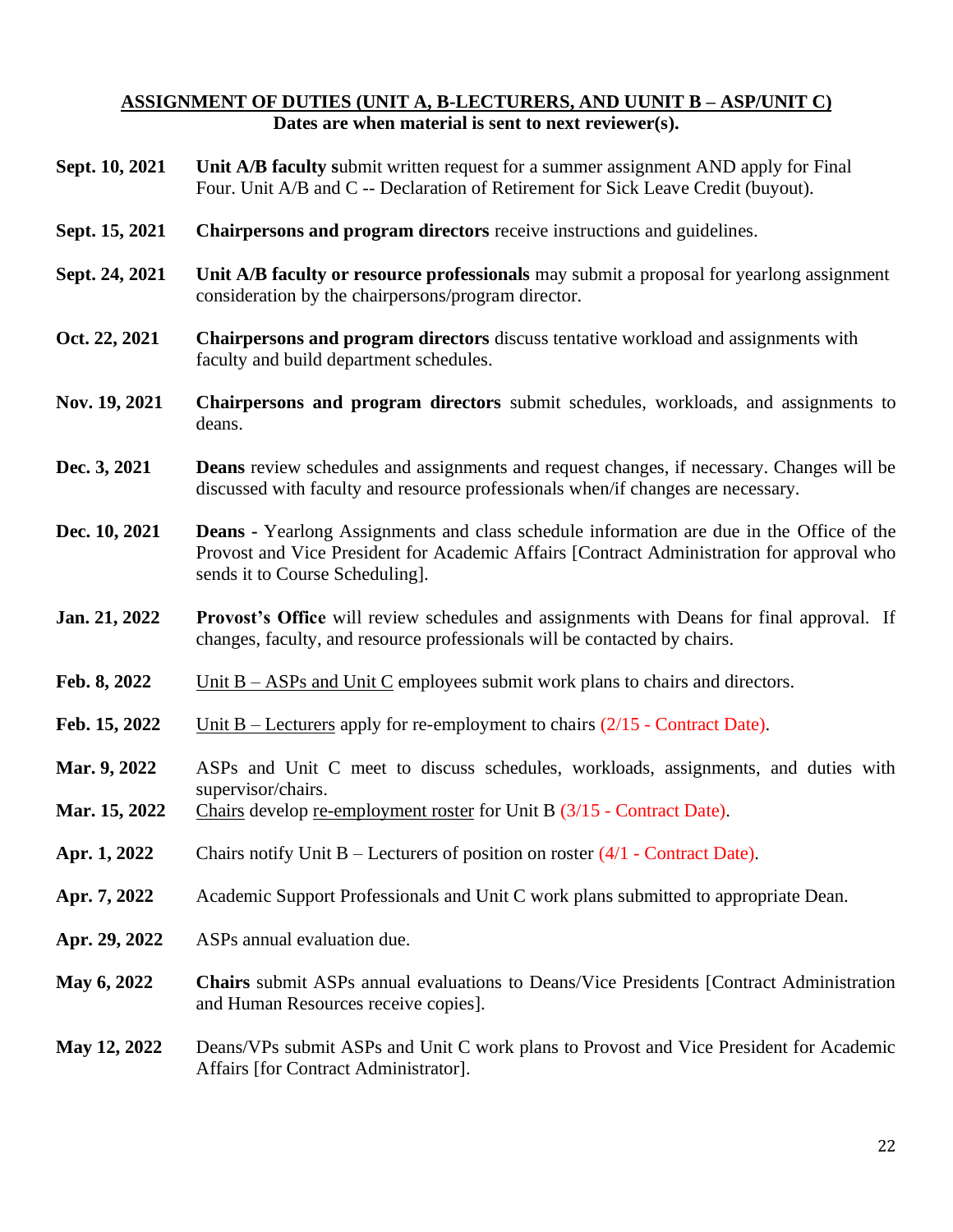| <b>May 26, 2022</b> | <b>Deans</b> submit ASPs annual evaluations to Vice Presidents [Contract Administration and |
|---------------------|---------------------------------------------------------------------------------------------|
|                     | Human Resources receive copies.                                                             |

- **May 31, 2022** Date by which Unit A faculty members and resource professionals and full-time Unit B Lecturers receive official written copy of the 2022-2022 assignment of duties. (6/1 – Contract Date)
- **June 1, 2022** Each Unit B ASP and Unit C employee shall receive her/his official written assignment of duties reflected in an annual work plan by June  $1<sup>st</sup>$ , or at the time of appointment, whichever is later (6/1 - Contract Date).

*NOTE:* Faculty members shall receive a copy of any modification in the 2021 - 2022 yearlong assignment of duties from their department chairpersons and/or director.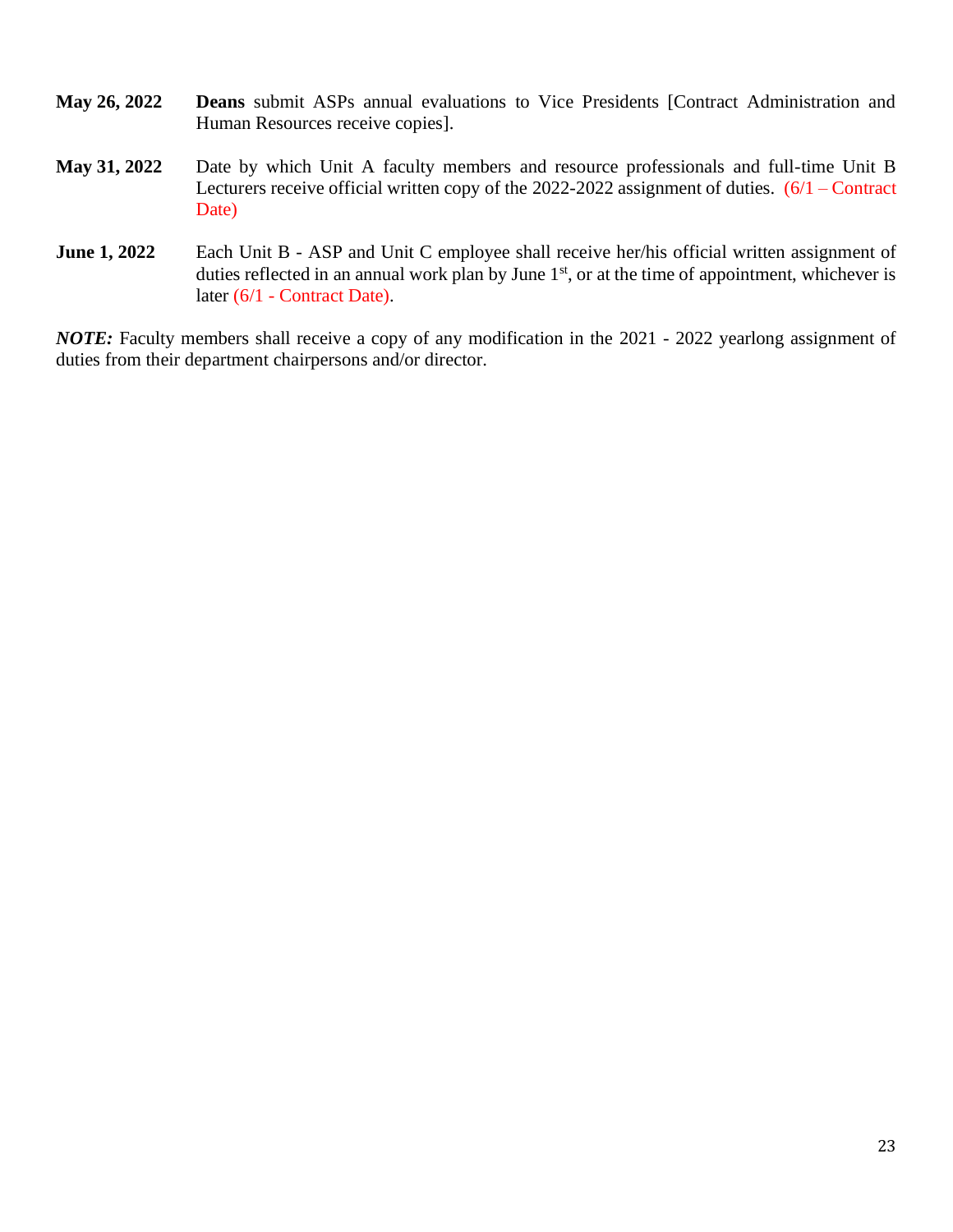#### **SUMMER SCHOOL 2022**

*[PTM 1: 10-Week, June 1 – August 7; PTM 2: 1st 5-Week, June 1 – July 3; PTM 3: 2nd 5-Week, July 5 – August 7]*

- **Aug. 31, 2021 Department Chairpersons/Program Directors** receive information on Summer 2022.
- **Sept. 10, 2021 Faculty:** Declaration of Final Four for summer employment. This is an irrevocable declaration to retire (letter to chairs and contract administrator with date of Retirement.)

**Faculty** members who wish consideration for teaching in the 2022 Summer School must notify their chairpersons or program directors in writing by this date.

- **Sept. 17, 2021 Department Chairpersons**, after consultation with faculty, submit Summer School course proposals including Extension and Distance Learning courses and the department's summer school rotation plan to the appropriate Dean and the Provost/Academic Vice President.
- **Sept. 28, 2021** All approved schedules are due in the office of Contract Administration (ADM 308). **Deans** send schedules and assignments to Summer School committee and requests changes, if necessary. Changes will be discussed with faculty when/if changes are necessary. The Summer School Committee must approve all changes. **Summer School Committee** reviews schedules and assignments. Changes will be sent to department chairs.
- **Oct. 15, 2021 Chairpersons and program directors** receive Summer School course lists (including contract and extension courses) from Summer School Committee.
- **Nov. 1, 2021 Chairpersons** notify Unit A and B of place on Summer Rotation Roster (11/1 -- Contract Date).
- **Dec. 14, 2021 Faculty** receive preliminary Summer 2022 assignments from department chairs. Preliminary summer schedule placed on the University website.
- **May 16, 2022** Date by which Summer School faculty members receive their Summer Session 2022 Employment Status Form (tentative). Hiring forms and Override forms are needed for parttime lecturers and other employees for summer. Hiring forms should be submitted at least 30 days before classes start.
- **May 16, 2022** Override Authorization forms for Summer School due in Office of Contract Administration.